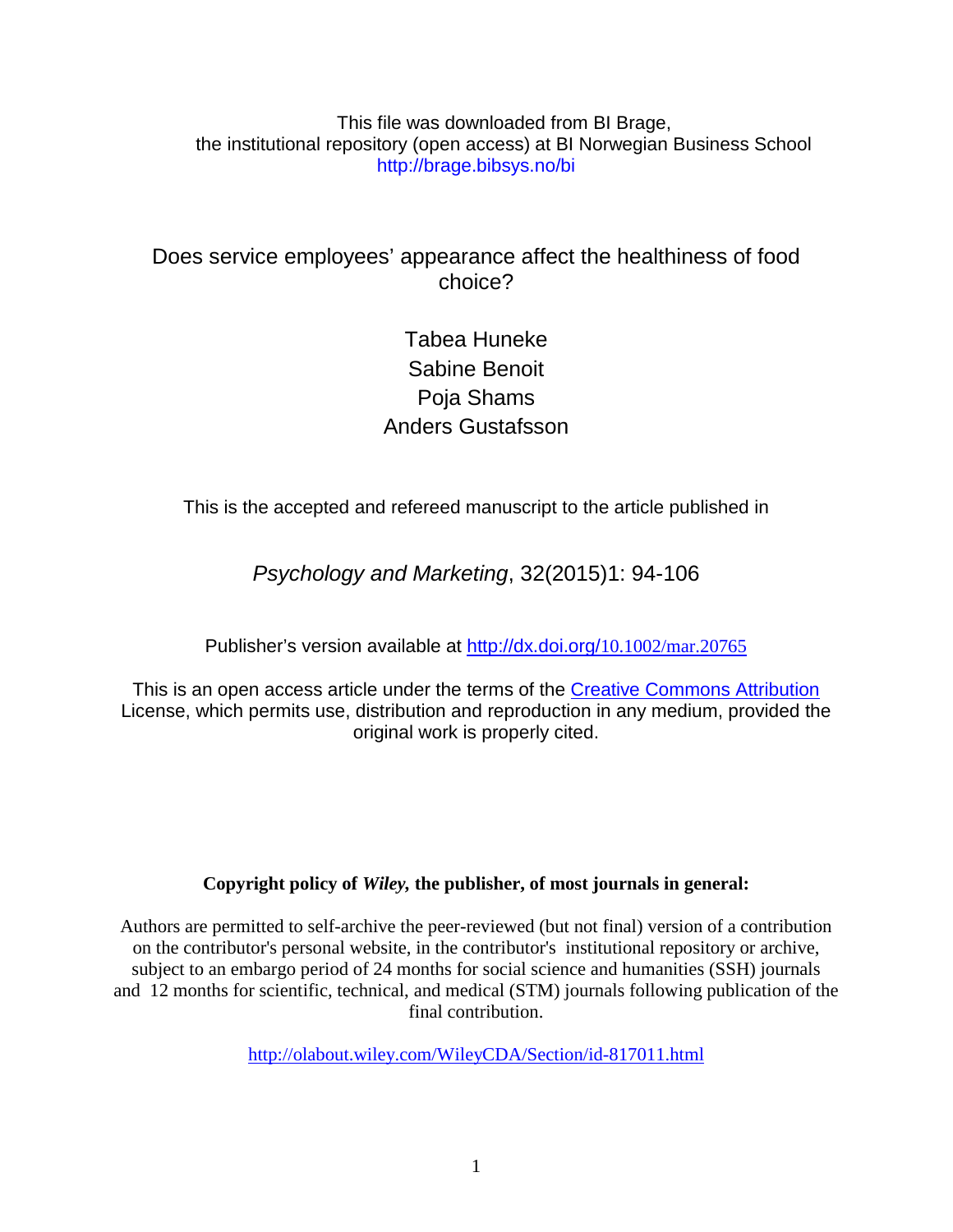# **Does Service Employees' Appearance Affect the Healthiness of Food Choice?**

**Employees' Influence on Food Choice (running head)**

# **Tabea Huneke**

PhD student, Business Administration, Marketing Department, EBS Business School, 65375 Oestrich-Winkel, Germany, Tel.: +49-611-7102-00, tabea.huneke@ebs.edu

# **Sabine Benoit (nee Moeller)** (corresponding author)

Professor of Marketing, Business School, University of Roehampton, London, SW15 5SL, United Kingdom, Tel. +44-20-8392-3469, sabine.benoit@roehampton.ac.uk

# **Poja Shams**

Assistant Professor of Business Administration, Service Research Center, Karlstad University, 651 88 Karlstad, Sweden, Tel. +46-54-700-2148, poja.shams@kau.se

# **Anders Gustafsson**

Professor of Business Administration, Service Research Center, Karlstad University, 651 88 Karlstad, Sweden, and BI – Norwegian School of Management, 0442 Oslo, Norway, Tel. +46- 54-700-1556, anders.gustafsson@kau.se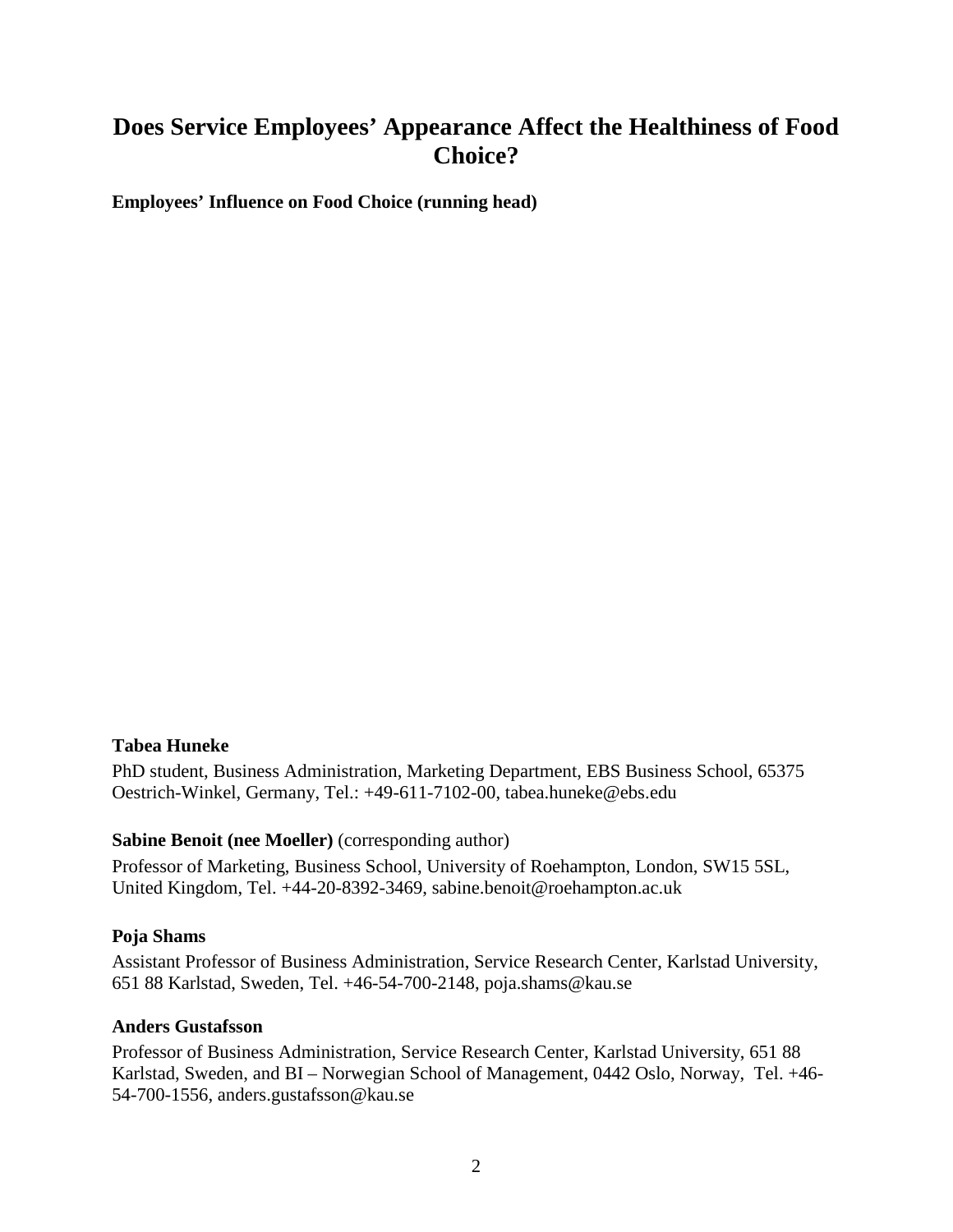# **Does Service Employees' Appearance Affect the Healthiness of Food Choice?**

# **Abstract**

Derived from previous research on social influence on food consumption and social comparison theory, this article examines the effect of service employees' appearance on consumers' food choice using an experimental study, involving a video manipulation and eye-tracking technique. The video shows a menu being proffered by a waitress whose degree of apparent healthiness varies (healthy, overweight, unhealthy lifestyle). The menu contains both healthy and unhealthy meal alternatives. The analysis of participants' eye movements demonstrated that exposure to the overweight employee did not stimulate greater (i.e., earlier or longer) attention to unhealthy meal alternatives, whereas exposure to the employee who displayed an unhealthy lifestyle did. These findings have social and managerial implications: The postulated stigma according to which the presence of overweight others encourages unhealthy eating appears questionable. Service providers that might secretly hire according to body weight have no grounds to do so. In contrast, employees signaling an unhealthy lifestyle through their style choices prompt patrons to pay more attention to unhealthy meal alternatives. Food service providers might want to take this factor into consideration and actively manage the aspects that can be altered by simple measures.

**Keywords:** food choice, social influence, social comparison, eye-tracking, health orientation, service encounter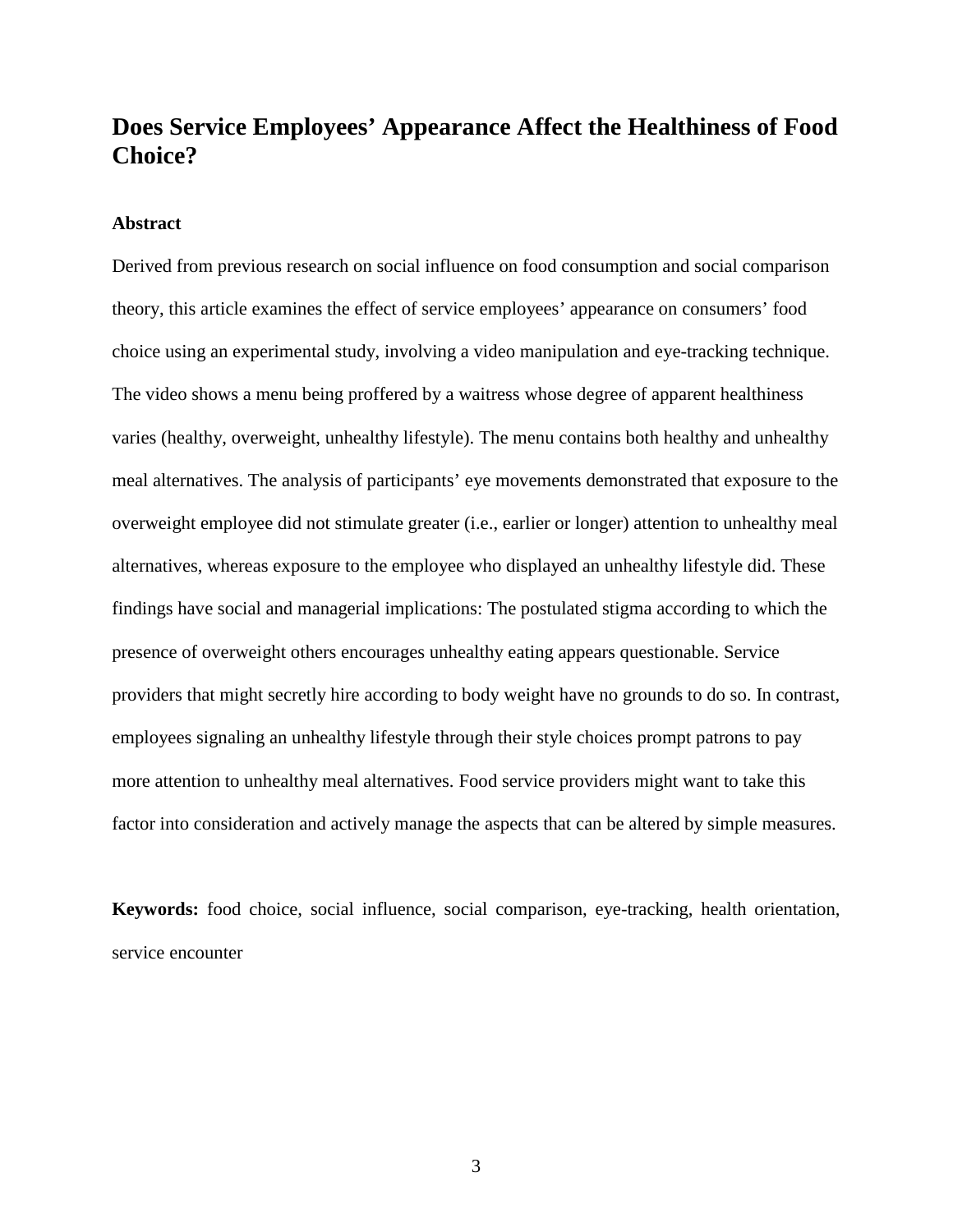Developed countries struggle with the burden caused by overweight or obese citizens, who suffer decrements to their physical and psychological health [\(Konnopka, Bödemann, & König, 2011\)](#page-30-0). Greater energy intake, in terms of both the amount (i.e., food intake) and type (i.e., food choice) of food consumed, constitutes a central cause of obesity [\(Keller, Harlam, Loewenstein, & Volpp,](#page-30-1)  [2011;](#page-30-1) [Young & Nestle, 2002\)](#page-34-0). More sedentary lifestyles, minimal physical activity, and genetics also help account for increases in people's weight and the related problems [\(Dehghan, Akhtar-](#page-28-0)[Danesh, & Merchant, 2005;](#page-28-0) [Preston, 2010\)](#page-32-0).

In an attempt to address these concerns, public authorities highlight links between food choice and health, hoping to guide people toward healthier decisions [\(Luomala, Laaksonen, &](#page-30-2)  [Leipämaa, 2004\)](#page-30-2), often with a special focus on restaurants' contributions to unhealthy eating. In particular, their power to encourage healthier food choice has come under special consideration [\(Jones, 2010\)](#page-29-0), especially as eating out becomes a frequent, normal behavior rather than a special occasion (e.g., [Binkley, 2006;](#page-26-0) [Figee & Vringer, 2007;](#page-28-1) [Mutlu & Gracia, 2004\)](#page-31-0). Restaurant services are among the biggest and fastest growing industries [\(Andaleeb & Conway, 2006\)](#page-26-1), thus offering an effective starting point for intervention.

To enhance understanding of food-related decisions, prior research mainly focuses on social influence as an explanatory factor (e.g. [Baker, 1986;](#page-26-2) [Christakis & Fowler, 2007;](#page-27-0) [Cohen-](#page-27-1)[Cole & Fletcher, 2008;](#page-27-1) [McFerran, Dahl, Fitzsimons, & Morales, 2010a,](#page-30-3) [2010b\)](#page-30-4), because it is considered "greater than any other influence on eating" [\(Herman, Polivy, & Roth, 2003, p. 883\)](#page-29-1). From an analysis of food consumption and body weight across a social network of family and friends over 32 years, [Christakis and Fowler \(2007\)](#page-27-0) conclude that obesity is contagious, such that people within the network influence one another with regard to their body weight. [Cohen-Cole](#page-27-1)  [and Fletcher \(2008\)](#page-27-1) instead point to the influence of the shared environment, and other studies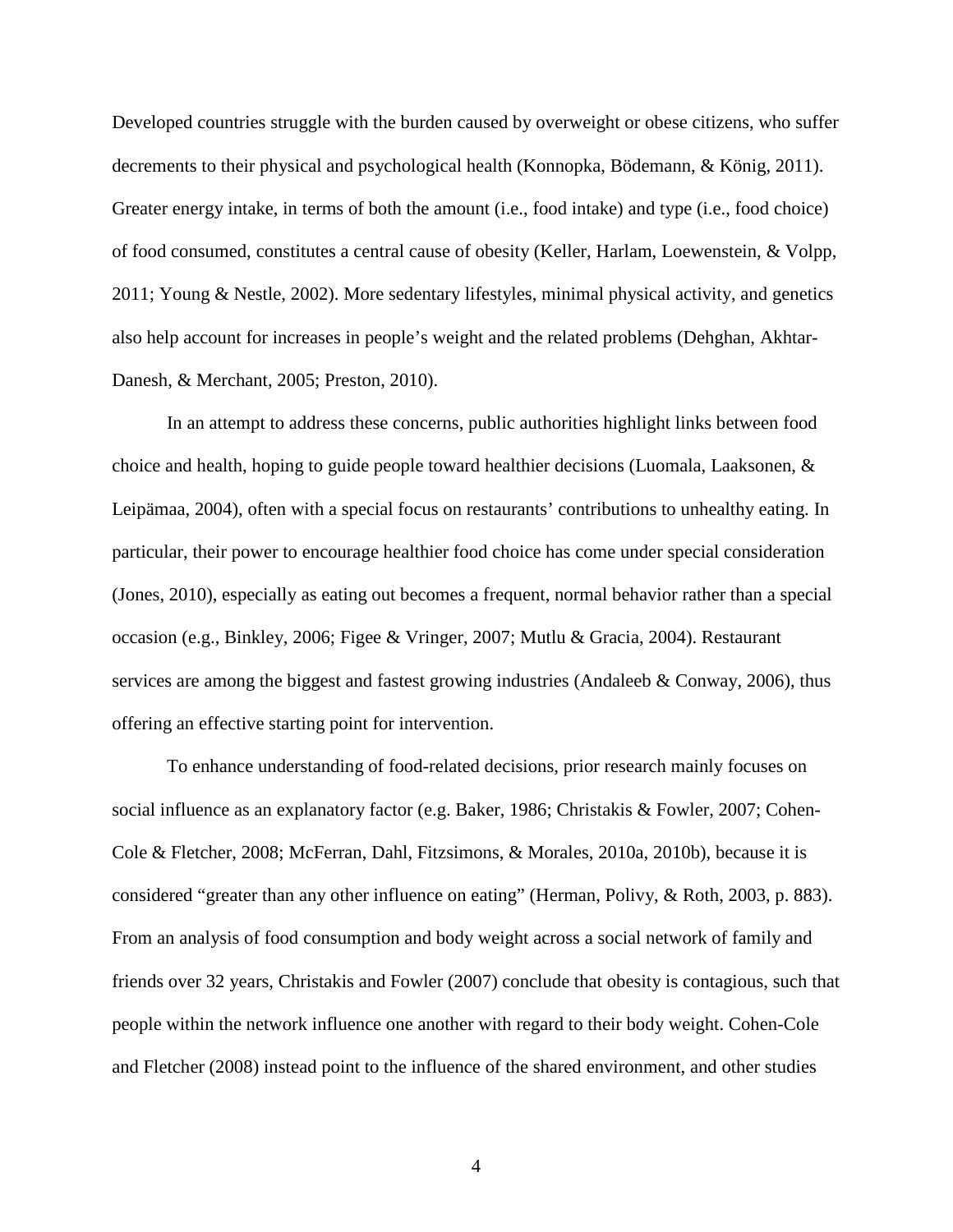focus on the social influence of strangers. For example, McFerran et al. [\(2010a\)](#page-30-3) investigate snacking habits during movies by considering the amount of food that participants consumed in the presence of a stranger. To the authors' best knowledge, no study has determined whether strangers' body shapes might have the power to alter what consumers eat.

In most restaurants, consumers can exert little influence over the amount of food (portion size), but they determine the type of food (meal alternatives). Then they consume their meals in the presence of strangers, including other guests and service employees. Several studies suggest that overweight people can have negative influence on others' food choice behaviors (e.g., [Christakis & Fowler, 2007;](#page-27-0) [McFerran et al., 2010a,](#page-30-3) [2010b\)](#page-30-4), leading to further stigmatization and even discriminatory hiring practices that select employees on the basis of their appearance (e.g., [Nickson, Warhurst, & Dutton, 2005;](#page-31-1) [Warhurst, van den Broek, Hall, & Nickson, 2009\)](#page-34-1). Warhurst et al. [\(2009\)](#page-34-1) note that employees' looks are increasingly important in interactive service jobs and caution that it might be the "next frontier in the struggle against discrimination in employment" (p. 132). Service providers actively manage the service environment, service encounters, and service employees' behavior and appearance, because those aspects provide reference points for consumers' evaluations of the interaction and the service [\(Pieters, Bottschen,](#page-32-1)  [& Thelen, 1998\)](#page-32-1). Therefore, it becomes worthwhile to consider whether the social influence of overweight strangers applies during the short interaction of customers with service employees in restaurants.

Furthermore, prior literature usually proxies the state of being unhealthy by presenting an overweight person. Yet medical literature reveals many indicators of poor health status, unrelated to weight, such as very pale skin, shadows under eyes, clothing styles that imply unhealthy behaviors (e.g., smoking, excessive alcohol intake), and tattoos [\(Belloc & Breslow, 1972;](#page-26-3)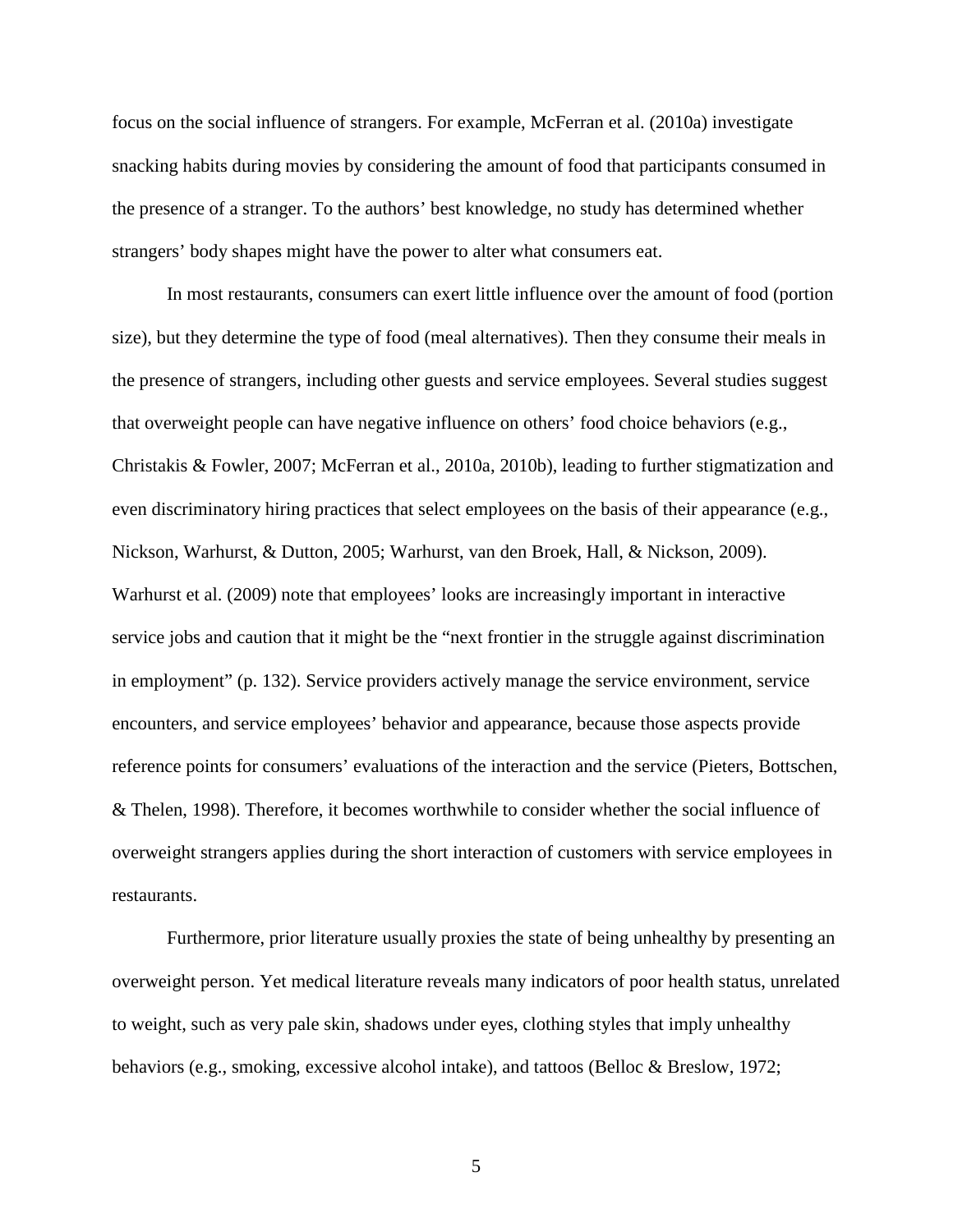[Shmerling, 2013;](#page-33-0) [Steptoe & Wardle, 2001;](#page-33-1) [Whitehead, Coetzee, Ozakinci, & Perrett, 2012\)](#page-34-2). To the best knowledge of the authors, no research addresses whether such non-weight-related signals of an unhealthy lifestyle affect food choice.

Therefore, this article explores whether the presence of service employees who do not display the norm of a healthy body (whether overweight or displaying an unhealthy lifestyle) affects the healthiness of consumers' food choices in a restaurant setting. Existing research mostly relies on self-reported data, which are often biased in food studies [\(Meiselman, 1992\)](#page-31-2). By applying eye-tracking technology, this study instead investigates underlying choice processes, often separate from conscious awareness [\(Wedel & Pieters, 2007\)](#page-34-3). Because it reduces the social desirability bias, eye-tracking offers new possibilities for shedding light on the multifaceted decisions in the realm of food consumption.

Accordingly, this study seeks to make four contributions. First, it offers empirical results regarding the influence of strangers (i.e., service employees) on food choice. Second, it introduces two different unhealthiness displays (overweight employee and an employee displaying an unhealthy lifestyle). Third, in contrast with prior literature, this investigation focuses on the healthiness of the type of food (i.e., food choice) as opposed to the amount of food consumed (i.e., food intake). Fourth, the eye-tracking method applied is novel in this field and suggests a means to investigate the process of choice prior to conscious awareness. In line with these varied contributions, this study draws on several research streams, including literature on the meaning of healthy eating. In addition, literature on social influence helps explain perceptions of the service encounter and decisions related to food consumption; social comparison theory provides a theoretical foundation to explicate the influence of service employees' external appearance on the healthiness of food choice.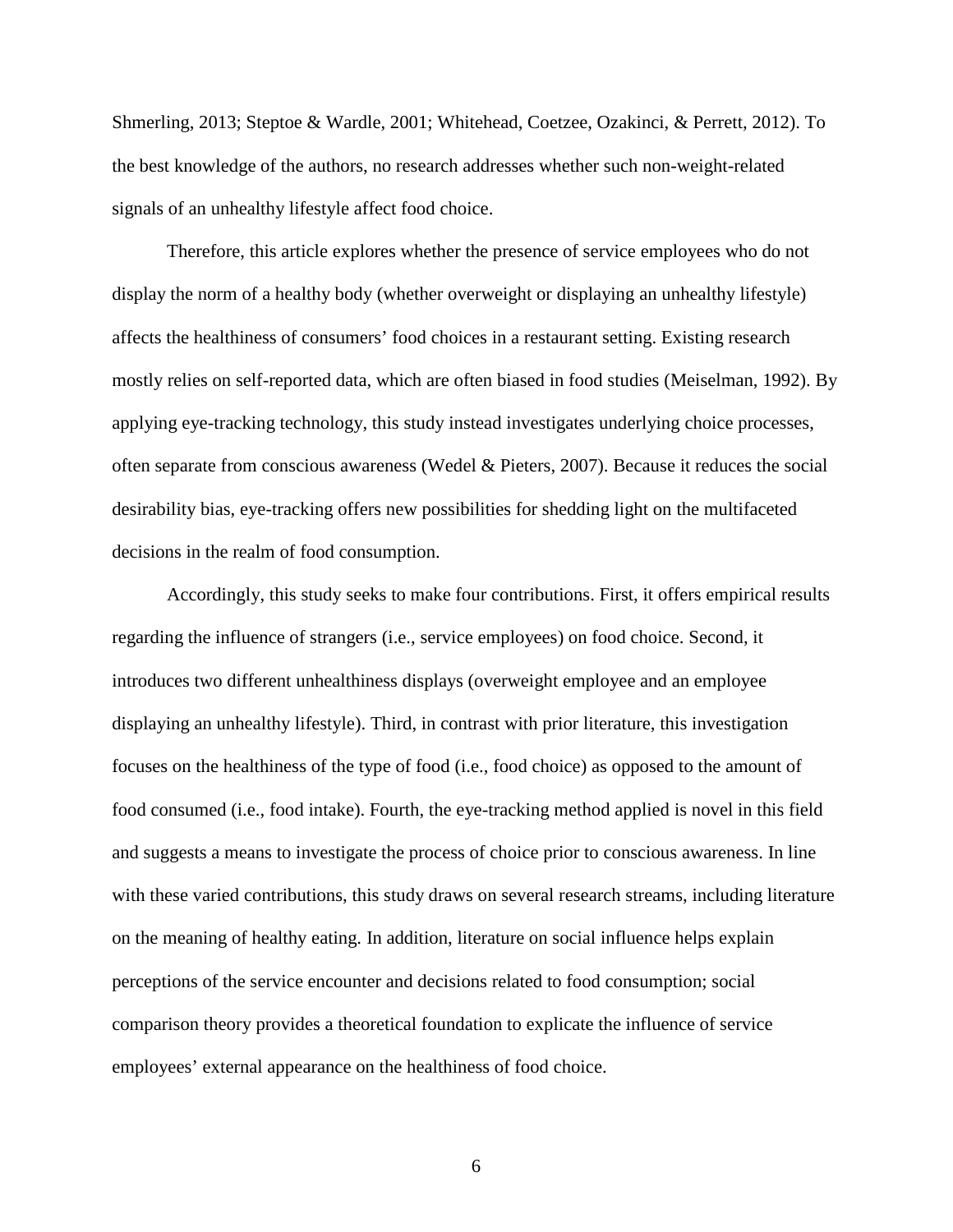### **Literature Review**

### **Healthy Eating as Social Norm**

Public policy makers and supranational organizations have long stressed the importance of a balanced diet [\(WHO, 2000\)](#page-34-4). This is to encourage consumers to recognize the relationship among food, body weight, and health [\(Jutel, 2005\)](#page-30-5). The policy effort has proven successful: Since the late 1970s, nutrition-related behaviors have emerged as consumers' most frequent activity to stay healthy [\(Harris & Guten, 1979\)](#page-29-2), because they believe food consumption is a vital element to taking care of themselves [\(Östberg, 2003\)](#page-31-3). Retailers and manufacturers of food products in turn eagerly position themselves as health-friendly to target health-conscious consumers [\(Leeflang & van Raaij, 1995;](#page-30-6) [Prasad, Strijnev, & Zhang, 2008\)](#page-32-2).

Public opinion generally associates being healthy with being thin, such that being thin seems normative for citizens and employees [\(Madden & Chamberlain, 2010;](#page-30-7) [Nickson et al.,](#page-31-1)  [2005;](#page-31-1) [Smeesters, Mussweiler, & Mandel, 2010\)](#page-33-2), though the gap between this cultural norm and biological reality is widening [\(D'Alessandro & Chitty, 2011\)](#page-27-2). Many overweight or obese people regularly suffer from social stigma and personal dissatisfaction [\(Dehghan et al., 2005;](#page-28-0) [Madden &](#page-30-7)  [Chamberlain, 2010\)](#page-30-7). Women particularly perceive pressures; to be accepted in society, they believe it is necessary to adhere to a slim body ideal [\(D'Alessandro & Chitty, 2011;](#page-27-2) [Roth,](#page-32-3)  [Herman, Polivy, & Pliner, 2001\)](#page-32-3). As Sypeck and Gray [\(2004\)](#page-33-3) note, frequent exposures to idealized bodies change women's perception of how they should look and thus their eating habits.

In a study of consumption stereotypes, Vartanian, Herman, and Polivy [\(2007\)](#page-34-5) reveal that on the basis of food consumption decisions, traits such as gender roles and social appeal get assigned to people. Following Wansink, Just, and Payne [\(2009\)](#page-34-6), they distinguish food choice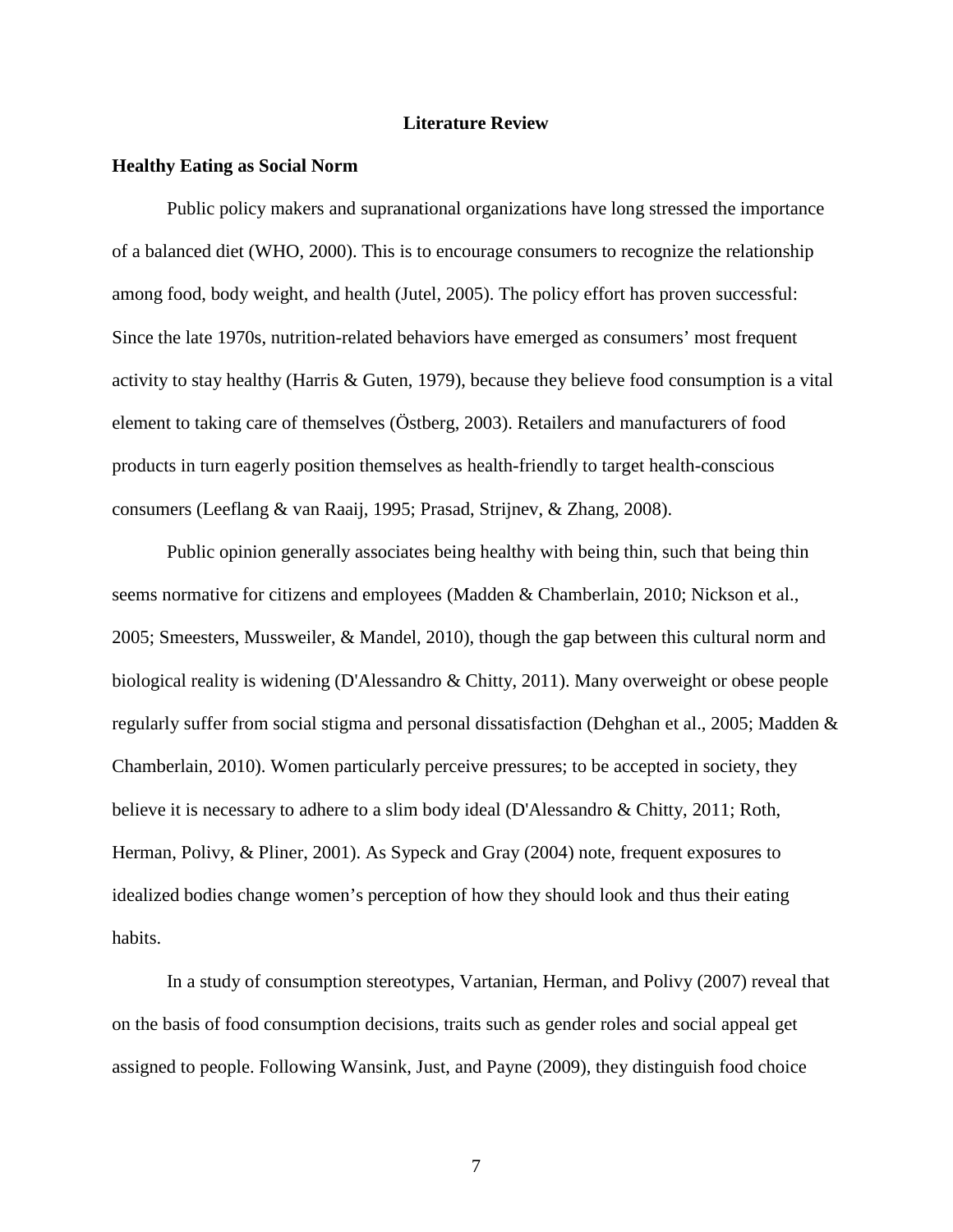(i.e., type of food consumed) from food intake (i.e., amount of food consumed). Consumers who opt for food rated high in terms of health value and low in caloric content are perceived as more feminine, attractive, likeable, and even moral [\(Stein & Nemeroff, 1995\)](#page-33-4). Barker, Tandy, and Stookey [\(1999\)](#page-26-4) also report that consumers of low-fat diets stereotypically belong to the middle class, whereas high-fat diets are characteristic of the working class. Because consumers attempt to project socially desirable behavior to others, while also aiming for a desirable self-image [\(Paulhus, 1984\)](#page-32-4), awareness of these stereotypes prompts people to alter their eating habits.

Combining these lines of argument, healthy eating seems to be a social norm, and foodrelated decisions are heavily influenced by stereotypes and socially desirable behavior. These results are elementary; this study seeks to build on them, because no prior study investigates how these social norms interact with customers' and employees in a typical service encounter.

#### **Social Influence on Food Consumption**

A service encounter refers to the "period of time during which a customer directly interacts with a service" [\(Shostack, 1985, p. 243\)](#page-33-5). Employee behaviors during service encounters determine customers' perception of the service and their relationship with the service provider [\(Parasuraman, Zeithaml, & Berry, 1985;](#page-32-5) [Pieters et al., 1998\)](#page-32-1). For example, an employee's display of positive emotions enhances customer satisfaction and affects perceived service quality [\(Brown & Sulzer-Azaroff, 1994;](#page-26-5) [Parasuraman et al., 1985\)](#page-32-5). Customer emotions also strongly influence perceived satisfaction with a service encounter: The better customers' emotional state, the better their evaluations of the service encounter [\(Oliver, 1997\)](#page-31-4).

Social influence affects more than consumers' cognitive appraisal of the service encounter. Research on food consumption shows that other people in an immediate environment have the power to influence consumers' choices. As noted previously, social influence thus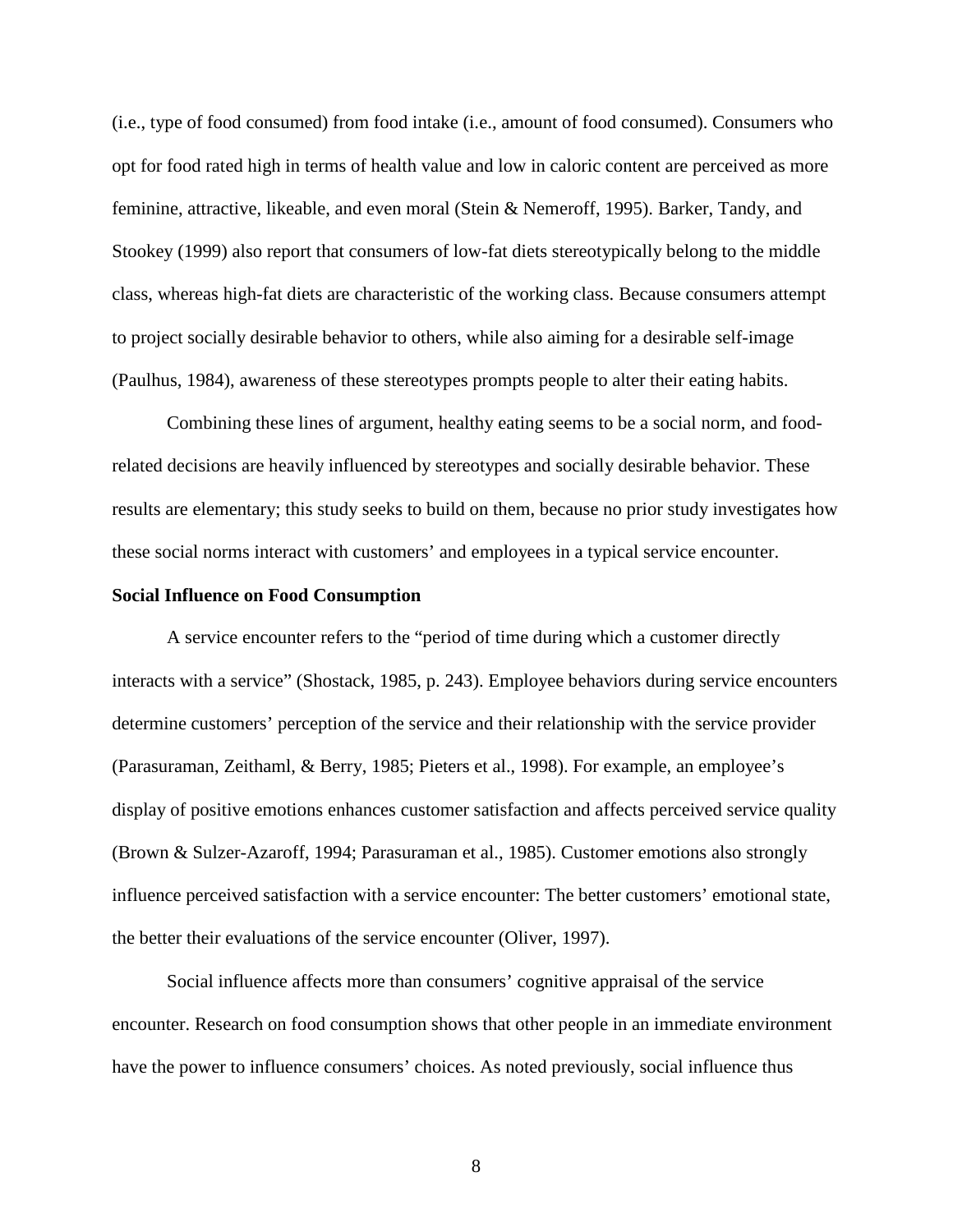represents one of the greatest impacts on food consumption [\(Herman et al., 2003\)](#page-29-1). Most relevant research in this area addresses quantities of food consumed [\(Edwards & Gustafsson, 2008;](#page-28-2) [Herman et al., 2003;](#page-29-1) [McFerran et al., 2010a\)](#page-30-3), though poor health and increased body weight result from both food choice and food intake [\(Wansink et al., 2009\)](#page-34-6). Consumers tend to associate losing weight and adhering to the norm of healthy eating primarily with eating the "right" food though [\(Antonuk & Block, 2006\)](#page-26-6).

Research on food intake consists of three main streams of studies, related to social facilitation theory, modeling, and impression management [\(de Castro & Brewer, 1992;](#page-28-3) [Madzharov & Block, 2010;](#page-30-8) [Roth et al., 2001\)](#page-32-3). Depending on the perspective, intake might increase or decrease in social consumption situations. Social facilitation theory cites elevated food consumption in social settings (e.g., [de Castro, 1990,](#page-27-3) [1994;](#page-28-4) [de Castro, Bellisle, & Dalix,](#page-28-5)  [2000;](#page-28-5) [de Castro, Bellisle, Feunekes, Dalix, & De Graaf, 1997;](#page-28-6) [de Castro & Brewer, 1992;](#page-28-3) [Patel](#page-32-6)  [& Schlundt, 2001\)](#page-32-6), in accordance with the time-extension hypothesis. That is, eating in groups extends the time people spend eating, so it increases their food intake [\(de Castro, 1990\)](#page-27-3). This almost linear, positive relation between the number of people present and meal duration (and thus food intake) has proven strong and positive, regardless of whether meals are eaten at home or in restaurants, across meal occasions (breakfast, lunch, dinner), and whether respondents eat full meals or snacks [\(Bell & Pliner, 2003;](#page-26-7) [de Castro, 1990;](#page-27-3) [de Castro & Brewer, 1992\)](#page-28-3). The evidence spans from people eating alone and in pairs to large groups with more than six people [\(Herman et al., 2003\)](#page-29-1). Family and friends, compared with other companions, have particularly strong effects on food intake [\(Clendenen, Herman, & Polivy, 1994;](#page-27-4) [de Castro, 1994\)](#page-28-4). Thus, de Castro, Brewer, Elmore, and Orozco [\(1990\)](#page-28-7) call social facilitation "the most important and allpervasive" (p. 100) influence on eating.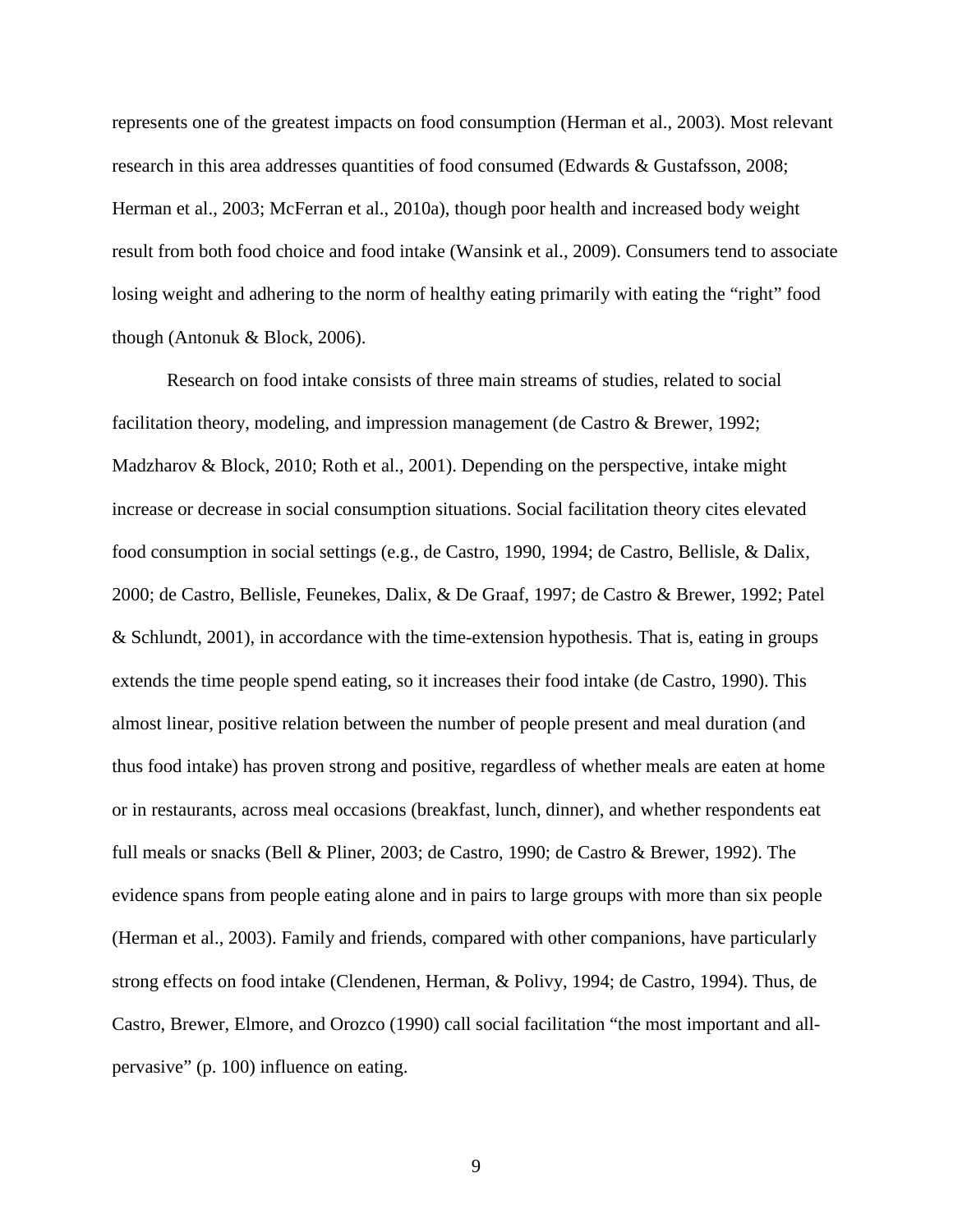Modeling studies instead indicate both increased and decreased food intake [\(Nisbett &](#page-31-5)  [Storms, 1974\)](#page-31-5). When respondents mimic or model others' food consumption behavior [\(Nisbett &](#page-31-5)  [Storms, 1974;](#page-31-5) [Rosenthal & McSweeney, 1979\)](#page-32-7), their food intake is not mutually influenced, unlike in the social facilitation scenarios. In such studies, the amount of food the model consumes is always predetermined by the experiment, and respondents display suppressed food intake when accompanied by somebody eating very little but elevated food intake when in the company of somebody eating a lot of the same food. Interaction effects have appeared for participants' and confederates' gender and weight, dieting habits, and hunger states [\(Conger,](#page-27-5)  [Conger, Costanzo, Wright, & Matter, 1980;](#page-27-5) [Goldman, Herman, & Polivy, 1991;](#page-29-3) [Rosenthal &](#page-32-7)  [McSweeney, 1979\)](#page-32-7). [Herman et al. \(2003\)](#page-29-1) also refer to the process of mimicking food intake as a "matching norm" that reveals the appropriate amount of food in social consumption situations.

Finally, impression management studies [\(Leary & Kowalski, 1990;](#page-30-9) [Roth et al., 2001\)](#page-32-3) describe attenuating effects that emerge when people eat in the presence of others. Studies investigating impression management explore how people manage to control the impression that others form of them in social eating situations [\(Nisbett & Storms, 1974\)](#page-31-5). Self-presentation, often used interchangeably, denotes that people are motivated to create positive beliefs about themselves [\(Leary & Kowalski, 1990\)](#page-30-9). The desire to create certain impressions among others is grounded in the belief that those impressions determine how the person will be perceived, evaluated, and treated by others [\(Baumeister & Leary, 1995\)](#page-26-8). In contrast with social facilitation theory and modeling studies, other people in proximity can be pure observers [\(Roth et al., 2001\)](#page-32-3), who do not directly act as eating companions [\(Leary & Kowalski, 1990\)](#page-30-9). Generally, the presence of a non-eating observer leads to suppression of food intake [\(Herman et al., 2003\)](#page-29-1). Studies on impression management with eating companions also show that unfamiliarity [\(Tice, Butler,](#page-34-7)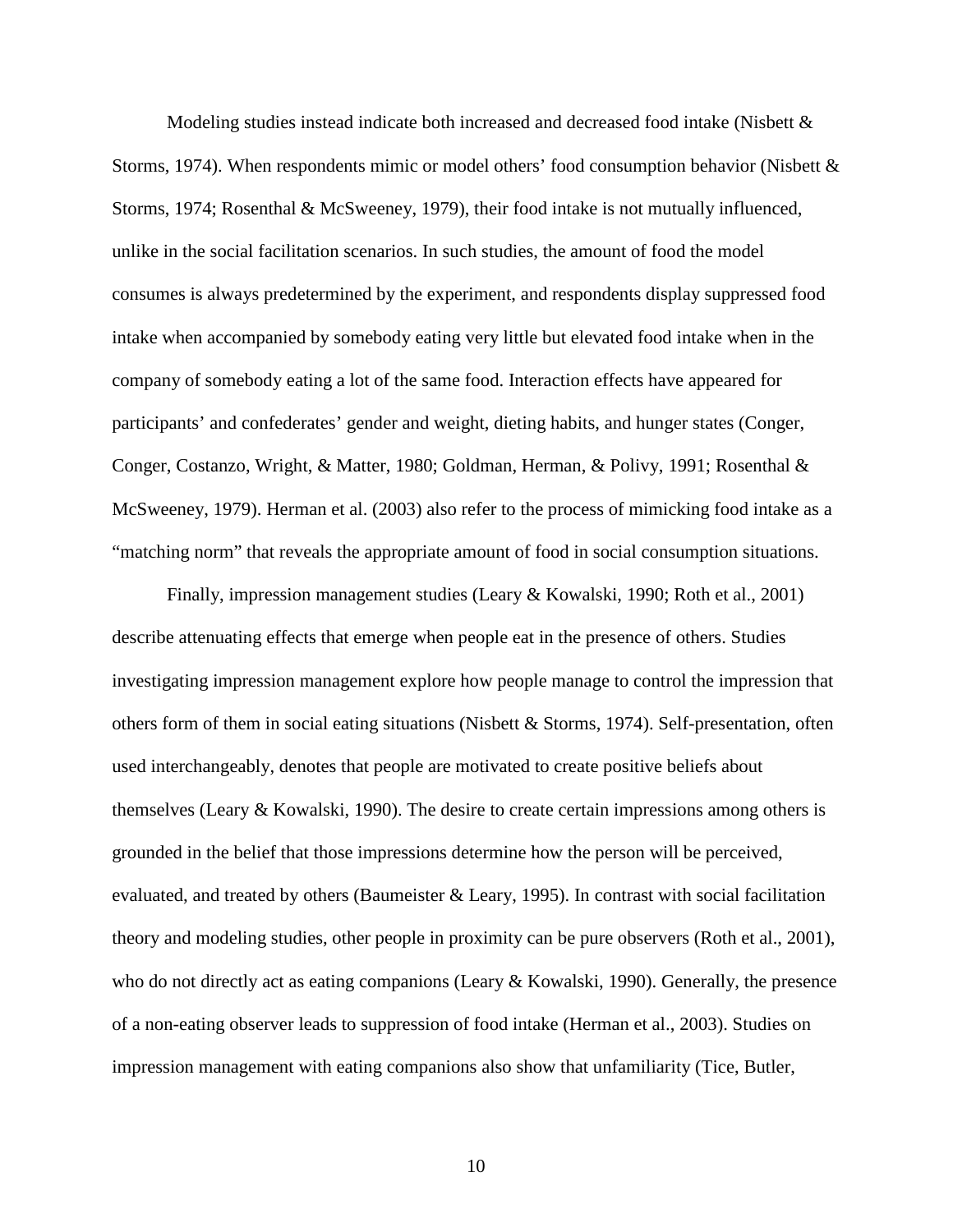[Muraven, & Stillwell, 1995\)](#page-34-7), opposite gender, attractiveness [\(Mori, Chaiken, & Pliner, 1987\)](#page-31-6), and the weight of the co-actors [\(de Luca & Spigelman, 1979\)](#page-28-8) increase the suppression of food intake even further, because these factors increase impression motivation (Leary [& Kowalski,](#page-30-9)  [1990\)](#page-30-9), i.e., the desire to present the self favorably.

Depending on the circumstances, social influence or the presence of others thus has the power to increase (social facilitation and modeling) or decrease (impression management and modeling) food intake. [Herman et al. \(2003\)](#page-29-1) refer to this influence as the bidirectionality of the presence of others. Thus, [Campbell and Mohr \(2011\)](#page-27-6) demonstrate, with a series of experiments, that consumers primed with the negative stereotypes of overweight people consume more cookies than consumers primed with normal weight or neutral stimuli; however, [McFerran et al.](#page-30-3)  [\(2010a\)](#page-30-3) report contradictory results. In their experiments, consumers exposed to the presence of either thin or obese co-eaters responded such that the others' food intake but not their body shape appeared decisive for their food intake in these social settings. Prior research that draws theoretically from stereotype priming also builds on models of anchoring and adjustment that can be subsumed under the category of modeling studies. The contradictory findings suggest that the extremity of the manipulation of the body shape of others might determine the extent to which respondents are prone to social influence.

Most of these studies focus on food intake, whereas research into social influence on food choice is relatively sparse [\(McFerran et al., 2010a\)](#page-30-3). McFerran et al. [\(2010b\)](#page-30-4) raise the question of whether the mere body shape of a stranger can alter consumers' food choices. Extending their models of anchoring and adjustment [\(McFerran et al., 2010a\)](#page-30-3), these authors examine the effect of others' body shapes on the kind of food consumed, namely, on dieters' and non-dieters' choices between sugar-glazed rice cakes (healthy choice) and chocolate chip cookies (unhealthy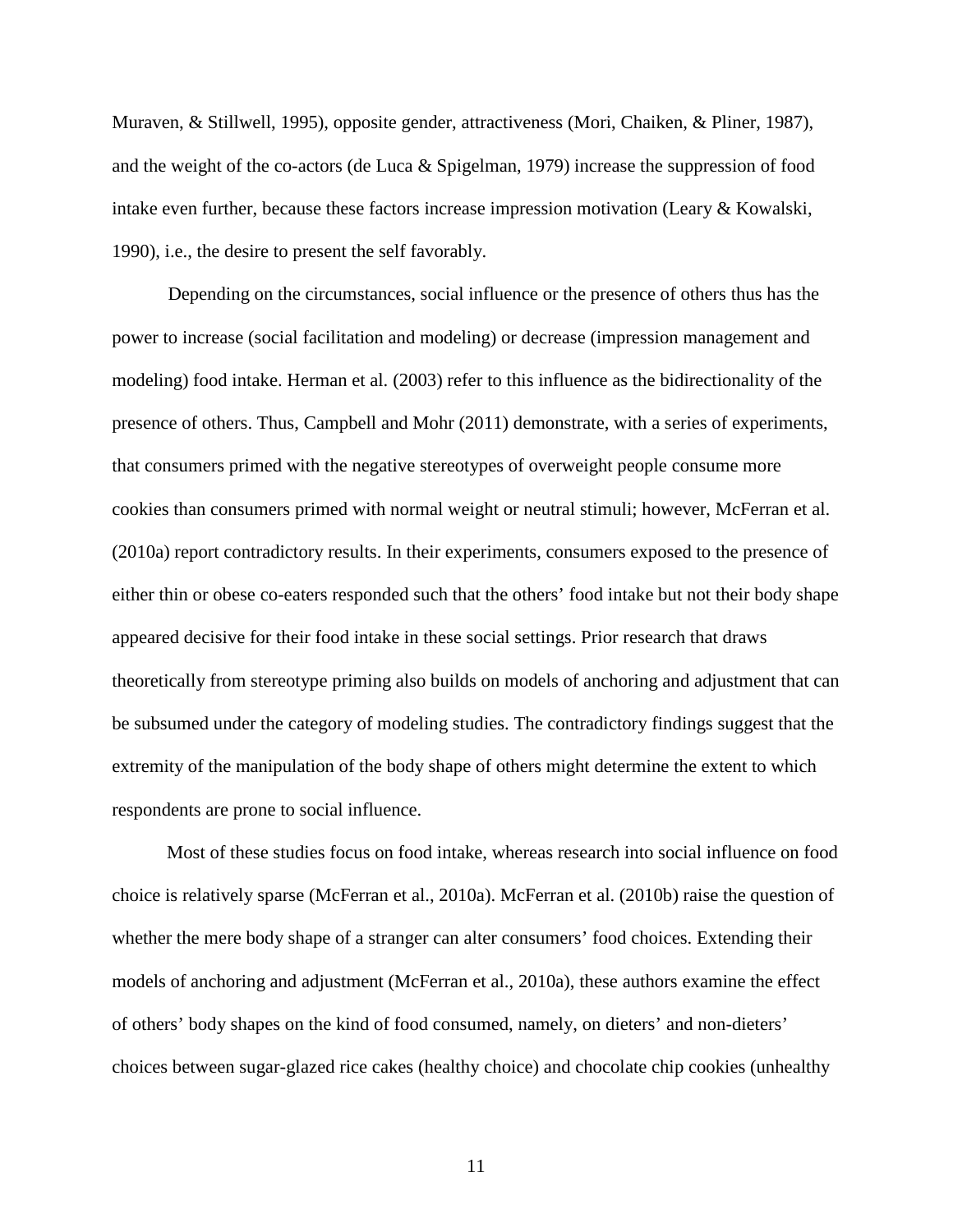choice) and their decisions about quantity when being served by thin or obese staff. According to their findings, body shapes affected the choice between healthy and unhealthy snack items by dieters, especially if the unhealthy alternative was recommended by a heavy server. McFerran et al. [\(2010b\)](#page-30-4) offer two possible lines of reasoning to explain this effect: On the one hand, an overweight person might provide a daunting example for consumers, inhibiting unhealthy food choices, but on the other hand, viewing somebody who is overweight might provide "permission" for consumers to make unhealthy choices [\(Herman et al., 2003\)](#page-29-1).

To the best of the authors' knowledge, no further studies focus on the external appearances of others and their influences on food choice. The amount of food clearly varies as a function of the social surrounding [\(Herman et al., 2003\)](#page-29-1), and people adjust their food intake according to the body type of consumers around them [\(McFerran et al., 2010a\)](#page-30-3). However, it remains unknown whether and how consumers adjust their food choices in terms of its healthiness in the presence of strangers (i.e., service employees) who display different health states. Social comparison theory provides a potential rationale for this social impact.

#### **Food Choice as Consequence of Social Comparison**

People constantly engage in social comparisons. Social psychology acknowledges comparative evaluation as a mechanism that underlies human decision making [\(Mussweiler,](#page-31-7)  [2003;](#page-31-7) [Mussweiler, Rüter, & Epstude, 2004\)](#page-31-8). Existing research often deals with consumers' comparisons with professional models in advertising [\(Buunk & Dijkstra, 2011;](#page-27-7) [D'Alessandro &](#page-27-2)  [Chitty, 2011\)](#page-27-2). The importance of a healthy body image and the health-food linkage [\(Luomala et](#page-30-2)  [al., 2004\)](#page-30-2) also make it pertinent to take social comparison into account when investigating social interactions and food consumption. Herman et al. [\(2003\)](#page-29-1) consider social comparisons useful for determining the socially accepted amount of food that consumers will allow themselves in the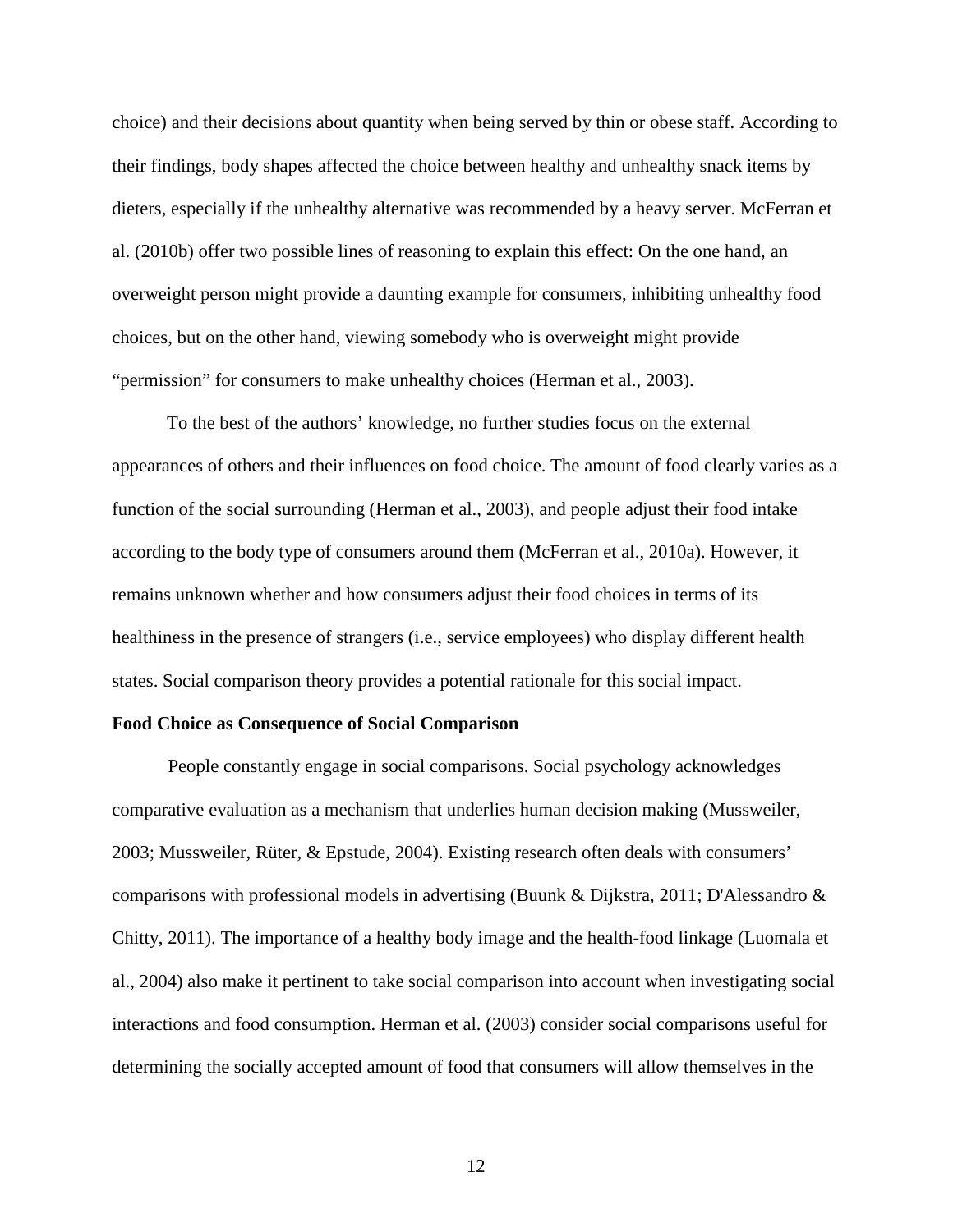presence of others. [McFerran et al. \(2010b\)](#page-30-4) refer to personal identification as an underlying process driving the effects of altered food consumption.

According to Mussweiler et al.'s [\(2004\)](#page-31-8) selective accessibility model, people perceive others as similar or dissimilar to themselves or to socially agreed standards, an evaluation that is the consequence of an initial holistic assessment in which people focus on salient features or their perception that the person belongs to a certain category [\(Mussweiler, 2003\)](#page-31-7). The informational analysis that forms the comparison builds mostly on semantic, rather than sensory, phenomena [\(Mussweiler, 2003\)](#page-31-7). Perceived similarity leads respondents to adopt a similarityoriented informational focus, but perceived dissimilarity leads them to focus on dissimilarities. A similarity-oriented informational focus is accompanied by assimilation of the self-evaluation due to the comparison. A dissimilarity-oriented informational focus is accompanied by contrasting self-evaluations. [Haddock, Macrae, and Fleck \(2002\)](#page-29-4) reveal that the informational focus affects not only self-evaluation but also behavioral consequences. In a social situation in which a person focuses on similarities with another person, he or she assimilates his or her behavior toward that of the standard. Seeing a healthy looking person while standing in front of a snack-food shelf thus should make a customer want to adhere to the normative standard of healthy eating and avoid calorie-dense food. In choosing a healthy snack, the customer assimilates choice behavior toward the norm of healthy eating. Seeing an unhealthy person instead might prompt a dissimilarity-oriented informational focus and thus contrasting behavior.

On the basis of findings from these three streams, which indicate that (a) healthy eating is a normative standard [\(Jutel, 2005\)](#page-30-5), (b) social influence affects eating [\(Herman et al., 2003\)](#page-29-1), and (c) behaviors are influenced by social comparisons [\(Mussweiler, 2003;](#page-31-7) [Mussweiler et al., 2004\)](#page-31-8), this study offers the following hypotheses: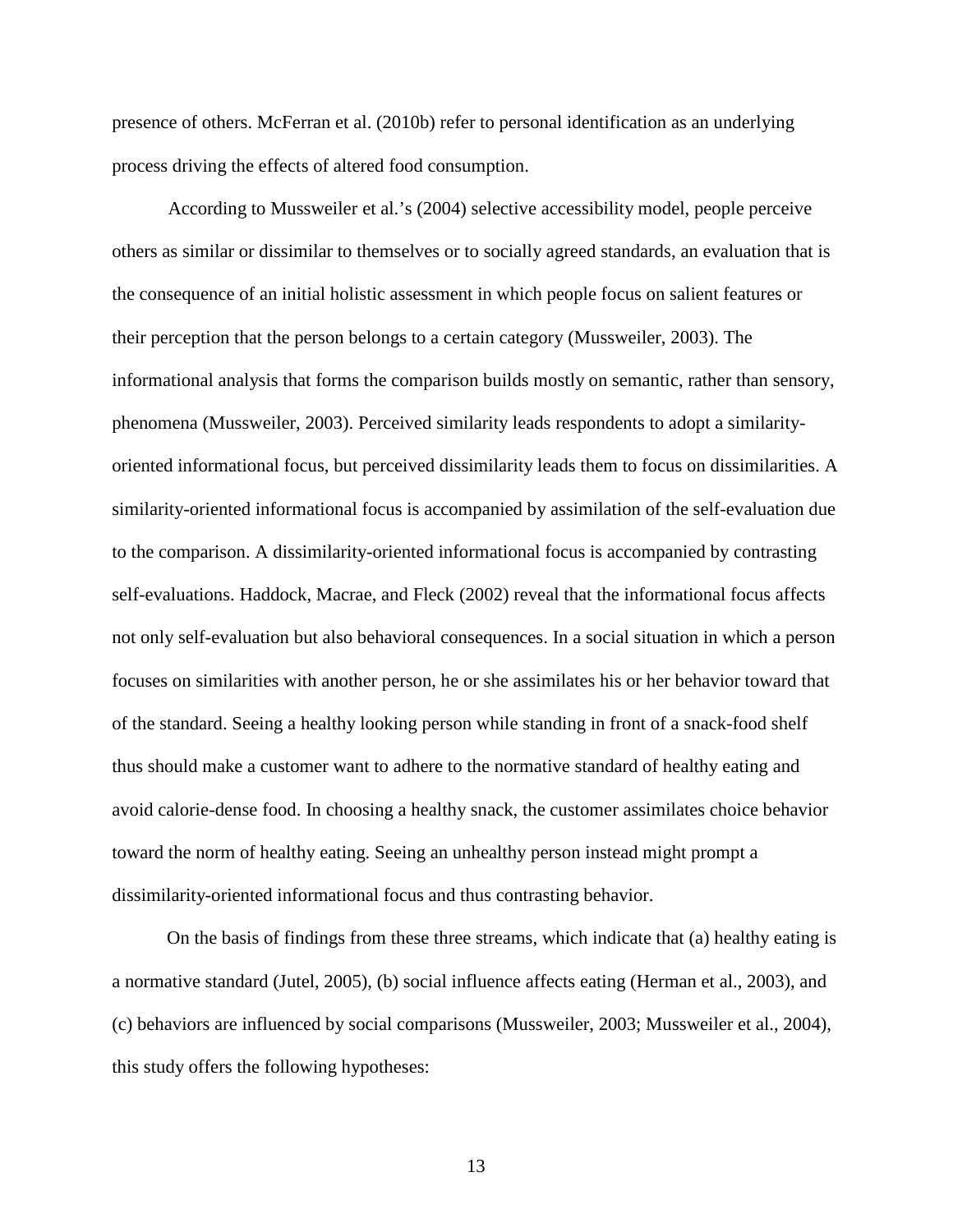- H1: When exposed to an unhealthy looking, i.e., overweight service employee as opposed to a healthy looking service employee, customers pay quicker (H1a) and more sustained (H1b) attention to unhealthy meal alternatives, which leads to the choice of unhealthy meal alternatives (H1c).
- H2: When exposed to a service employee who signals an unhealthy lifestyle as opposed to a healthy looking service employee, customers pay quicker (H2a) and more sustained (H2b) attention to unhealthy meal alternatives, which leads to the choice of unhealthy meal alternatives (H2c).

### **Study**

# **Research Design**

In the experiment participants were asked to make a food choice in a typical restaurant setting. A video sequence showed a waitress handing the participant a menu. The waitress in the video displayed a healthy appearance, an unhealthy appearance in terms of weight, or an unhealthy appearance in terms of lifestyle. After being exposed to one of the three conditions, the respondents saw an on-screen representation of a menu with six meal alternatives: three healthy choices and three unhealthy choices.

Existing research on eating behavior mainly uses self-reported data on food choice and consumption or measures generated in laboratory settings [\(Meiselman, 1992\)](#page-31-2). Subjects are susceptible to social desirability bias [\(Hebert, Clemow, Pbert, & Ockene, 1995\)](#page-29-5) in particular for choice tasks which involve higher levels of cognition. Thus, the validity of such studies remains a substantial issue. Vartanian, Wansink, and Herman [\(2008\)](#page-34-8) investigate whether consumers recognize external factors such as social influence and its impact on food intake. Their findings suggest most people remain unaware of social influence. To control for these concerns, this study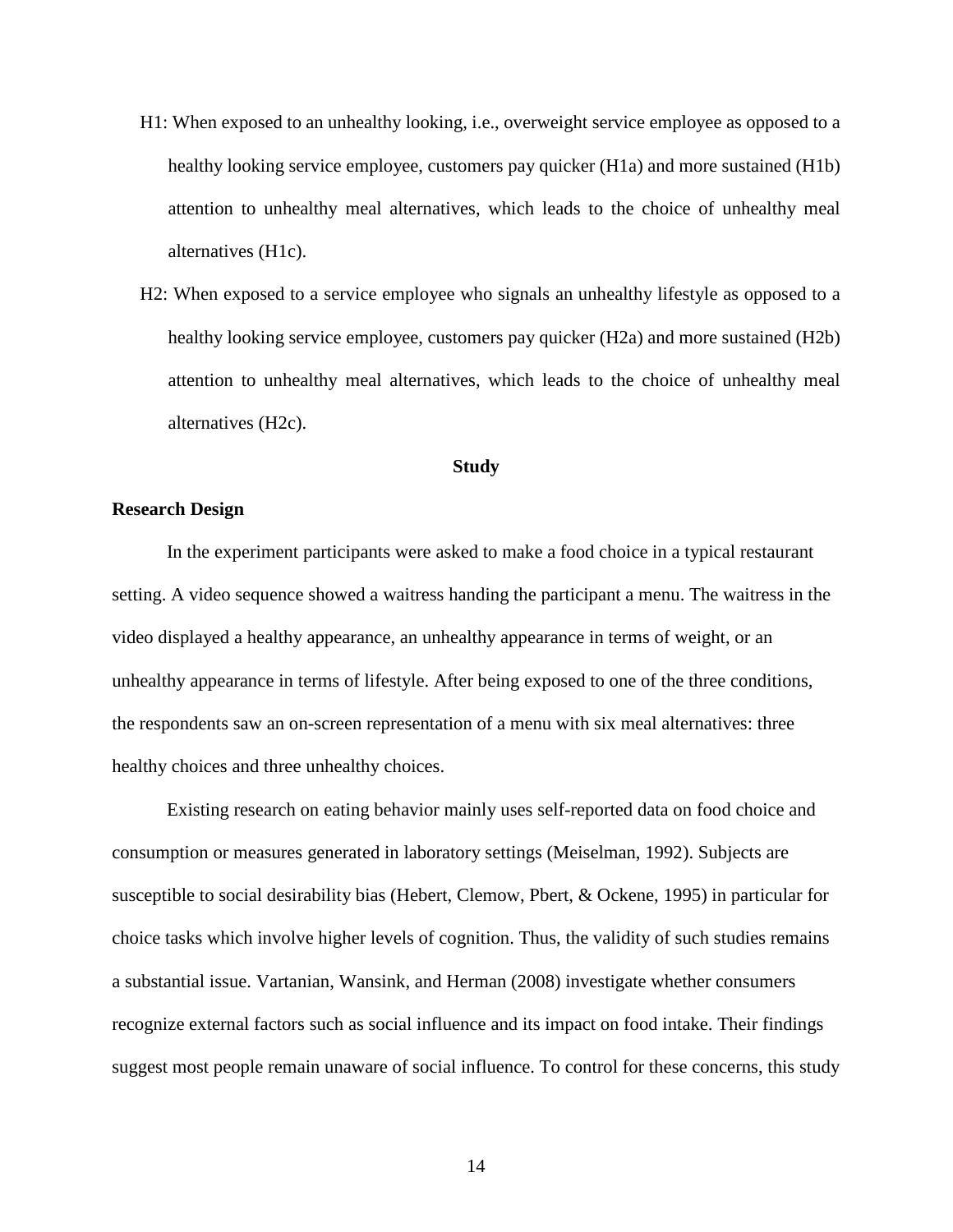uses eye-tracking to capture the process leading to a choice. Measuring visual perceptions with eye-tracking technology makes it possible to gain insights into rapid information processing, prior to conscious access or control, during stimulus exposure [\(Wedel & Pieters, 2007\)](#page-34-3). As consumers lack conscious control over rapid information processing, factors such as social desirability that demand greater cognition exert less influence on the consideration of alternatives [\(Russo & Leclerc, 1994\)](#page-33-6). Therefore, this study investigates the process leading to the decision.

Previous eye-tracking research has shown that the validity of eye movements as a measure of attention is high and that the equipment does not disturb ongoing information processing [\(Russo, 1978\)](#page-32-8), even in situations prone to social desirability bias. The predictive validity also is high for measuring information processing generated from cognition [\(Rosbergen,](#page-32-9)  [Pieters, & Wedel, 1997\)](#page-32-9), as is the case in the present study. The application of eye-tracking techniques also answers Thompson, Subar, Loria, Reedy, and Baranowski's [\(2010\)](#page-33-7) call for a broader use of technology in dietary research.

#### **Sample Selection and Procedure**

Female consumers are especially prone to social comparison [\(Trampe, Stapel, & Siero,](#page-34-9)  [2007\)](#page-34-9) and its potential negative consequences. Therefore, female students from a university were recruited as volunteer participants for this study; they constitute an appropriate sample (e.g., [Nyer & Dellande,](#page-31-9) 2010; [Smeesters et al., 2010\)](#page-33-2). Each respondent was introduced to the eyetracking equipment and general procedure. The study was embedded in a series of small experiments on consumer decision making in retail and service settings. Every participant received a questionnaire about different topics, covered across different experiments, and was to provide some demographic information. Thus, it would be difficult for any participants to guess the purpose of any individual study. For the present experiment, the population was randomly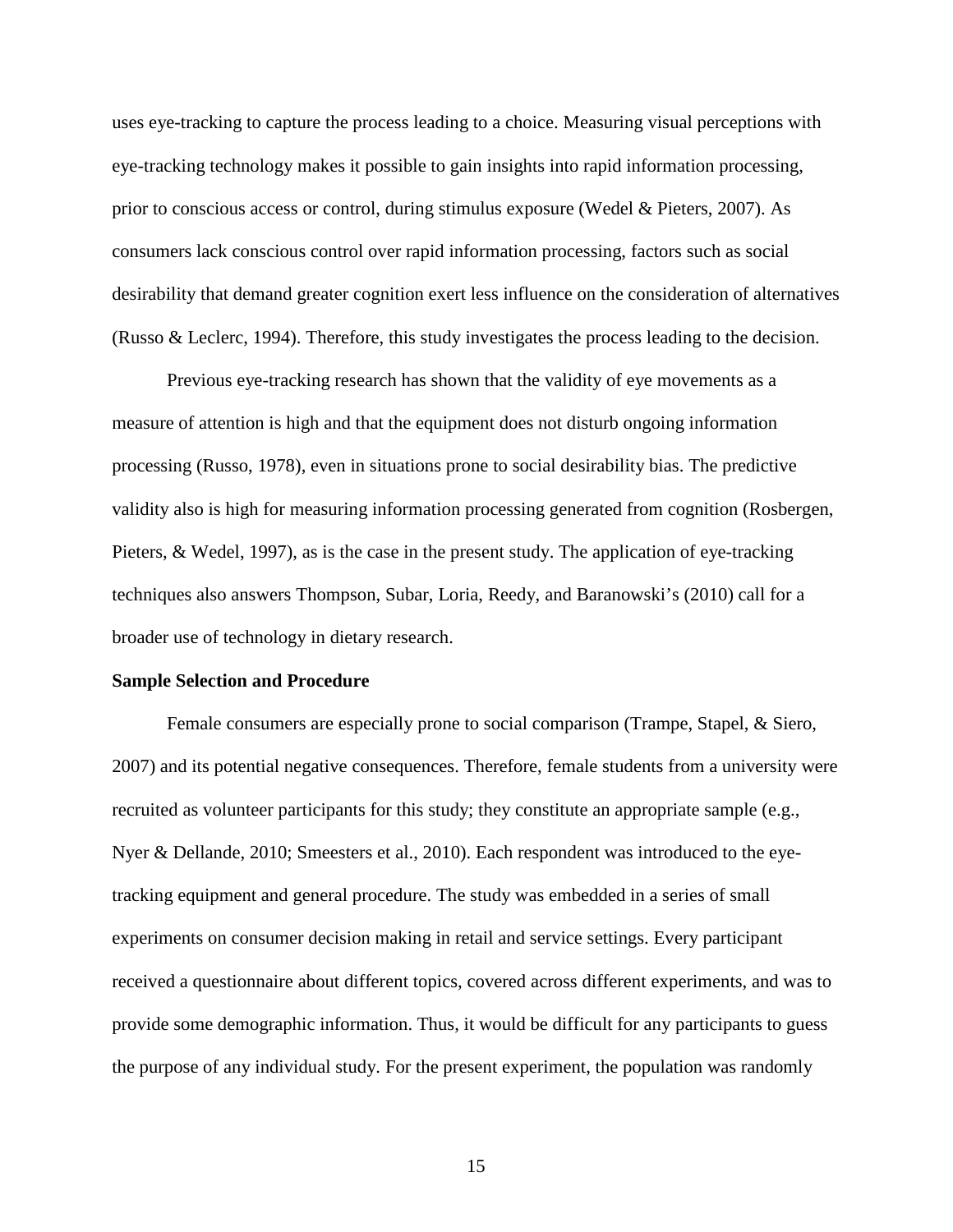assigned to three groups that corresponded with the three conditions. Respondents were offered a lottery ticket in return for their participation.

A total of 121 women participated. To identify outliers and missing data, two variables were analyzed: total observation duration (TOD) and time to first observation (TTFO) of healthy versus unhealthy menu options. Some participants expressed extreme values, and others showed missing data. Therefore, fifteen cases were excluded from the analysis of TTFO and two were excluded from the TOD analysis. To find multivariate outliers, an outlier analysis was applied using the Mahalanobis distance procedure [\(de Maesschalck, Jouan-Rimbaud, & Massart, 2000;](#page-28-9) [Hadi, 1992\)](#page-29-6). For TOD, the Mahalanobis distance test resulted in a maximum value of 27.36. Values above the cut-off point of 5.99 (df = 2,  $p < .05$ ) indicate one or more outliers. Sorting by the Mahalanobis distance values revealed nine outliers. An identical procedure applied to TTFO (maximum value  $= 33.442$ , critical value  $= 5.99$ ) resulted in the identification of six outliers. These outliers all were excluded. Identical results emerged from a z-scores outlier test with a cutoff point at  $p < .05$ . The average age of the participants was 22.9 years, and the ethnicity of the waitress in the video sequence was the same as that of the majority of respondents.

# **Stimuli Development**

In the video sequence, in which a waitress handed over a menu from which respondents had to choose a meal, the same person acted as the waitress, wearing comparable sets of clothing in the healthy, overweight, and unhealthy lifestyle conditions. In the healthy condition, she weighed 56 kg (123.46 lb) and was 171 cm (5.61 ft) tall, representing a body mass index (BMI) of 19.2, at the low end of normal weight. The waitress wore clothes of size EUR 34 (US 4). In the overweight condition, the same actress wore a fat suit to represent the body shape of an overweight person, which gave her the appearance of weighing approximately 85 kg, for a BMI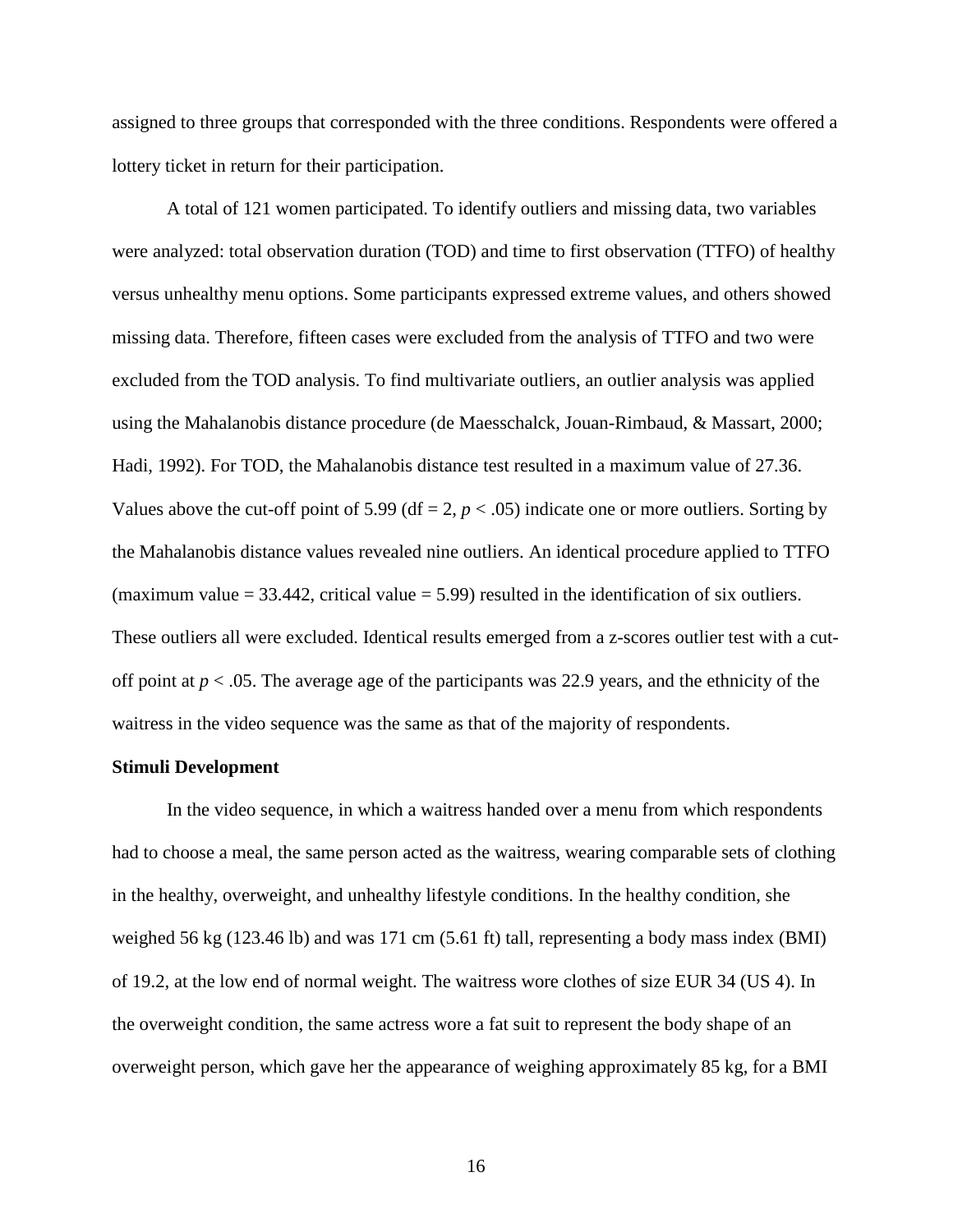of 29.1 (overweight). She wore clothes of size EUR 44 (US 14). For the manipulation of the unhealthy lifestyle condition, several cues related to looking unhealthy, in terms of mere physical appearance. First, the waitress had paler skin, which is usually perceived as less healthy and related to insufficient consumption of fruits and vegetables that enhance skin color [\(Whitehead et](#page-34-2)  [al., 2012\)](#page-34-2). Second, the waitress had shadows under her eyes, often associated with sleep deprivation [\(Shmerling, 2013\)](#page-33-0). Third, beyond mere physical appearance, indicators of unhealthy behavior might suggest smoking or alcohol consumption [\(Belloc & Breslow, 1972;](#page-26-3) [Steptoe &](#page-33-1)  [Wardle, 2001\)](#page-33-1); the waitress wore accessories, make-up, and a hairstyle that signaled a hedonistic lifestyle. She also displayed a highly visible tattoo on her right arm, which is associated with more risk-taking behavior [\(Carroll, Riffenburgh, Roberts, & Myhre, 2002\)](#page-27-8). The manipulation check confirmed the suitability of these manipulations. Figure 1 contains screenshots of the different manipulations.

# Insert Figure 1.

Pretests helped ensure that the external appearances of the stimuli evoked different levels of healthiness. Respondents indicated what kind of behaviors (exercise, eating large portions, consuming healthy food, sleeping regularly, drinking alcohol, and smoking) they considered characteristic of the waitress they saw in the different conditions. Compared with respondents in the healthy condition, respondents expressed significantly higher expectations that the waitress in the overweight condition would consume more food and exercise less. The waitress in the unhealthy lifestyle condition was expected to have an unhealthy lifestyle in terms of diet, alcohol and nicotine consumption, and insufficient sleep or exercise.

After seeing one of the three conditions eye-tracking measured the respondents' attention to the options in the menu, from which they ultimately had to make a choice. The menu offered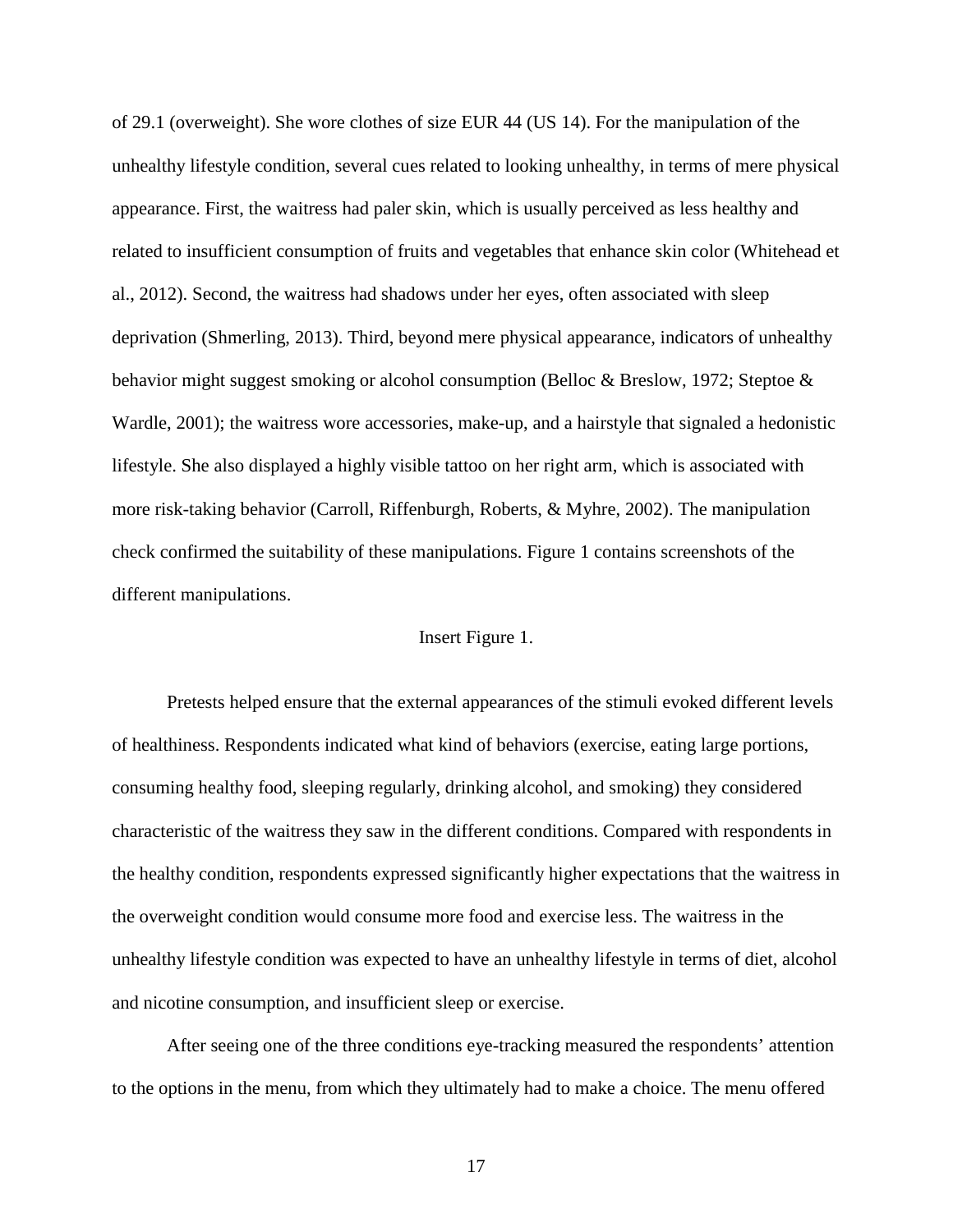meal alternatives that consumers should perceive as healthy or unhealthy. The healthiness of meal alternatives can be defined clearly, though subjectively perceived healthiness may differ [\(Brunsø, Fjord, & Grunert, 2002\)](#page-26-9). Consumers rely on cues of healthiness, such as natural ingredients, less processing, or minimal fat content [\(Brunsø et al., 2002\)](#page-26-9). [Imram \(1999\)](#page-29-7) also pointed out that color is the most obvious and well-studied cue among the visual aspects that customers perceive.

Accordingly, the stimuli development sought to present these cues. To support the eyetracking, the healthy and unhealthy meal alternatives were arranged in blocks, with healthy meal alternatives that consisted of minimally processed, low fat food, presented in mostly shades of green, on the left side of the menu. The right side was dominated by ochre-like colors and indicated processed, high fat food. Pictures of the different meals were accompanied by the names of the dishes (Figure 2). The menu also contained written information about the meal components and energy content. A pretest confirmed that respondents perceived the healthy meal alternatives as healthier than the unhealthy meal alternatives.

# Insert Figure 2.

### **Manipulation Check**

In addition to these pretests, a manipulation check served to test the quality of the stimuli. Respondents indicated their agreement with the statement, "The woman in the movie has a healthy lifestyle," on a seven-point Likert-scale anchored by totally disagree (1) and totally agree (7). The manipulation check proved significant ( $\alpha$  = .95), F(2, 105) = 9.48, *p* < .001, such that participants indicated the woman in the picture appeared healthier in the healthy condition ( $M =$ 3.89, SD = 1.304) than in the overweight ( $M = 2.53$ , SD = 1.60) or unhealthy lifestyle ( $M = 2.55$ ,  $SD = 1.62$ ) conditions. In support of the study design, with one healthy appearance and two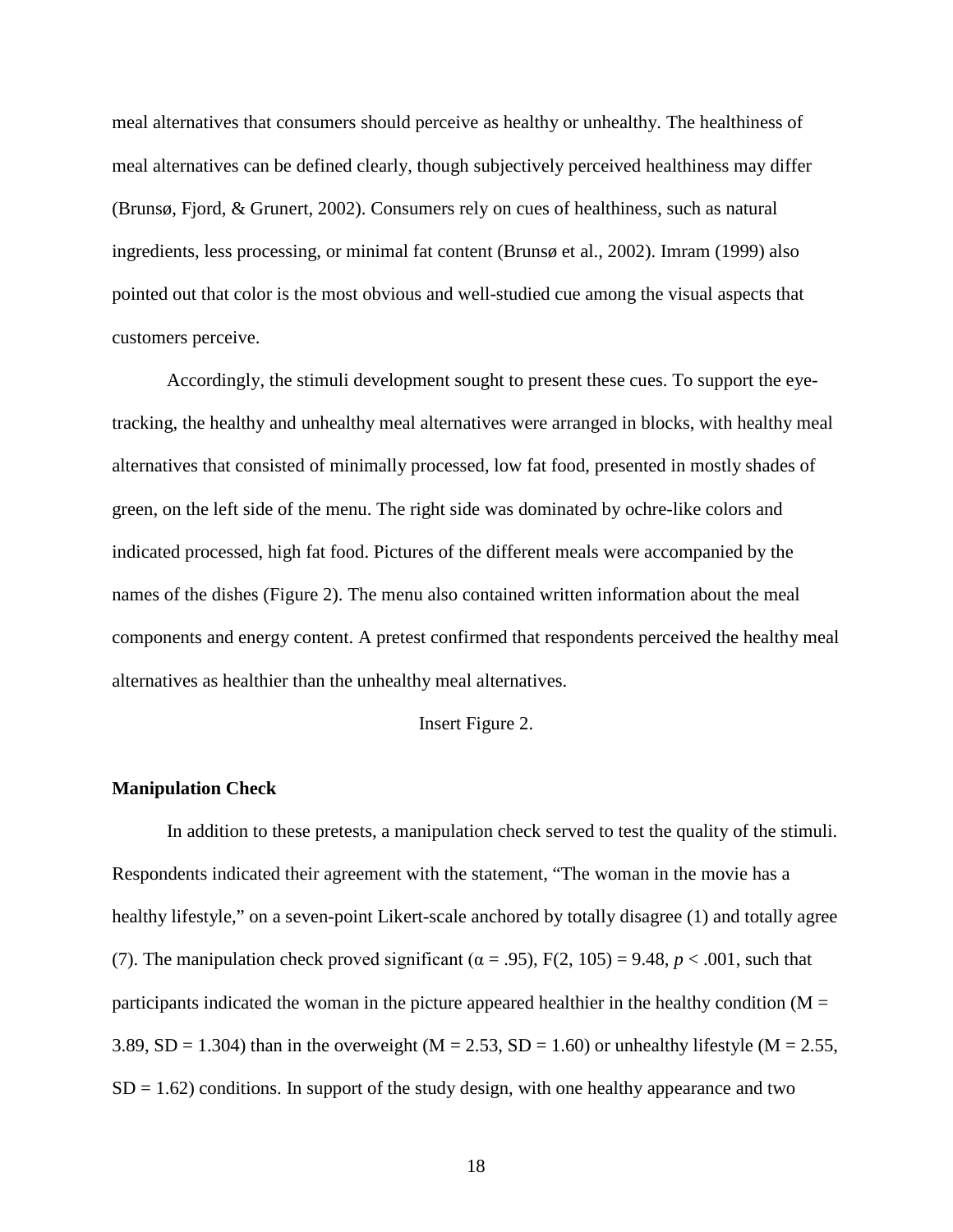kinds of unhealthy appearances, the perceived difference between the overweight and unhealthy lifestyle condition was not significant.

#### **Measures**

People only perceive a small fraction of the visual information in their surroundings, then cognitively process an even smaller fraction of that information [\(Oyserman, Yoder, & Fryberg,](#page-31-10)  [2007\)](#page-31-10). Therefore, processed information exerts an important influence on decision outcomes [\(Russo, 2011\)](#page-33-8). When consumers repeatedly examine options, their reexamination can be attributed to the information load (e.g., preference, familiarity) of the option for a specific task [\(Chandon, Hutchinson, Bradlow, & Young, 2009\)](#page-27-9). If consumers must resolve a search task for example, they activate their memory structures [\(Huffman & Houston, 1993;](#page-29-8) [Huffman & Kahn,](#page-29-9)  [1998;](#page-29-9) [Meyvis & Janiszewski, 2002\)](#page-31-11), which guide their attention toward options with features related to the search task [\(van der Lans, Pieters, & Wedel, 2008;](#page-34-10) [Wedel & Pieters, 2007\)](#page-34-3).

Eye movements involve both fixations and saccades [\(Duchowski, 2007\)](#page-28-10). Fixations span longer times, during which the eyes rest on an area of interest to gather visual information. Saccades are rapid eye movements between fixations. This experiment used two fixation-based eye movement measures to assess respondents' visual processing of healthy and unhealthy meal alternatives: time to first observation (TTFO) and total observation duration (TOD).

*Time to first observation.* The TTFO measure reflects the order of visual impact between different areas of interest, expressed in time. The first fixation after the menu appears constitutes a sort of entrance point, guided by the eye-tracking equipment to be identical for all respondents. The second fixation measures the direction of eye movements, which reveals the influence of the manipulation (healthy vs. overweight vs. unhealthy lifestyle) on the instinctive direction of people's eyes toward healthy or unhealthy options. The initial direction of a person's gaze is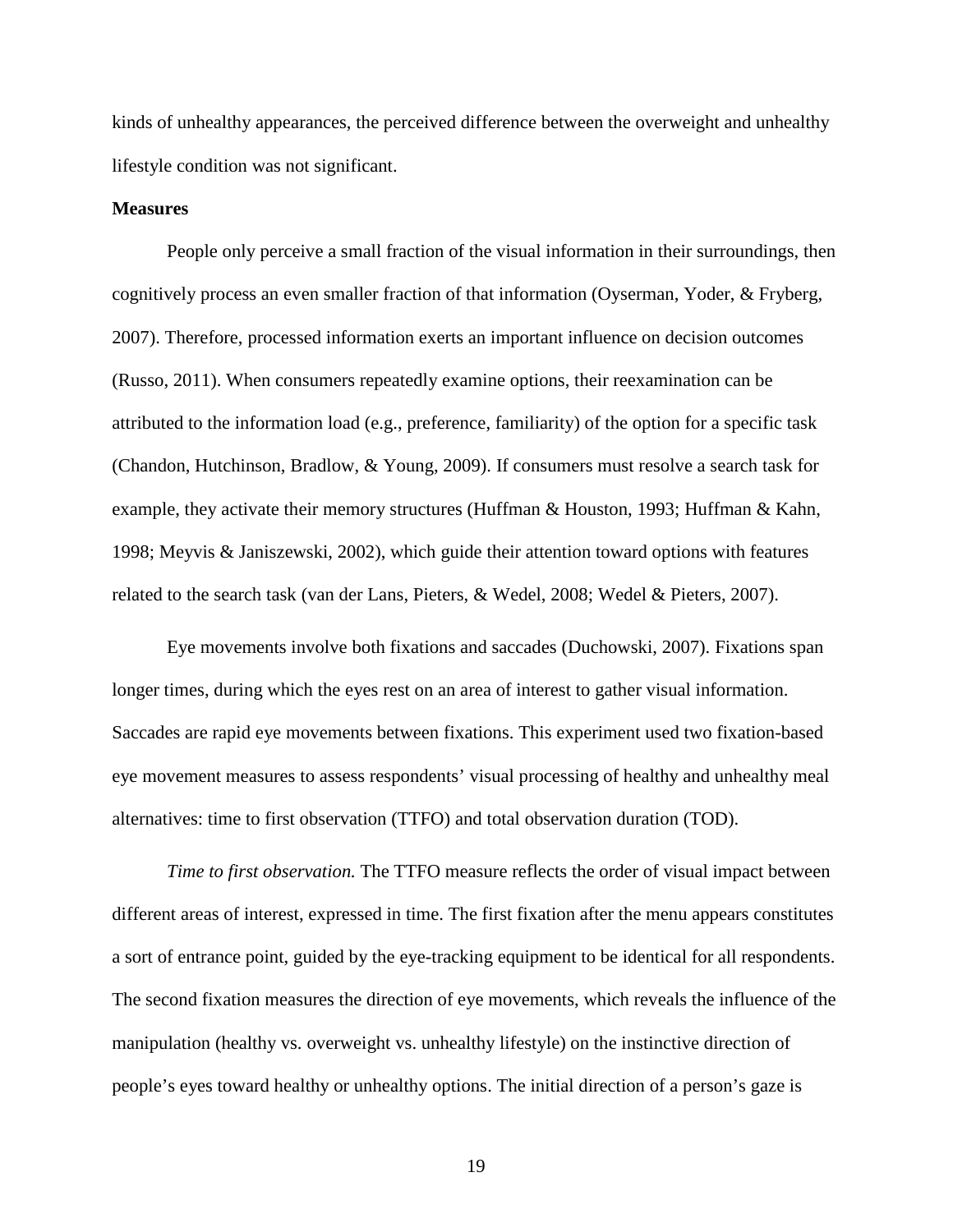triggered by the scene [\(Janiszewski, 1988;](#page-29-10) [Larson & Loschky, 2009\)](#page-30-10), and at this stage, low-level information, such as colors and shapes, is sufficient for an initial assessment. The gist of the scene then directs consecutive observations to areas relevant for the task at hand. This measure indicates the order in which low-level pieces of information get perceived. For example, green is associated with healthy options, whereas orange is associated more with unhealthy options. Therefore, the measures of TTFO for healthy and unhealthy meal alternatives indicate whether participants are instinctively drawn toward healthy or unhealthy dishes.

*Total observation duration.* The TOD measure represents the visual measure of the time a person spends considering different options. Consideration is a time-consuming process that represents most observations in the search process [\(Russo & Leclerc, 1994\)](#page-33-6), such that there is a relationship between the number of observations and the consideration of products [\(Pieters &](#page-32-10)  [Warlop, 1999;](#page-32-10) [Russo & Leclerc, 1994\)](#page-33-6). Previous research indicates that fixations on a product increase the probability of consideration by 13 percentage points [\(Huber & Payne, 2011\)](#page-29-11). Consideration itself is an indicator of choice [\(Pieters & Warlop, 1999\)](#page-32-10). The product chosen is usually the one considered most during the search process [\(Russo & Leclerc, 1994\)](#page-33-6). For this experiment, the TOD for healthy and unhealthy meal alternatives indicated the level of interest in the options.

# **Results**

A repeated-measures, between-groups analysis of variance (ANOVA) compared the effect of the waitress's external appearance (healthy vs. overweight vs. unhealthy lifestyle) on TTFO toward different food choice options (healthy vs. unhealthy meal alternatives). The results showed a significant main effect,  $F(1, 97) = 46.07$ ,  $p < .001$ , such that participants, independent of the condition, looked at healthy options ( $M = 0.93$ ,  $SD = 1.14$ ) more quickly than at unhealthy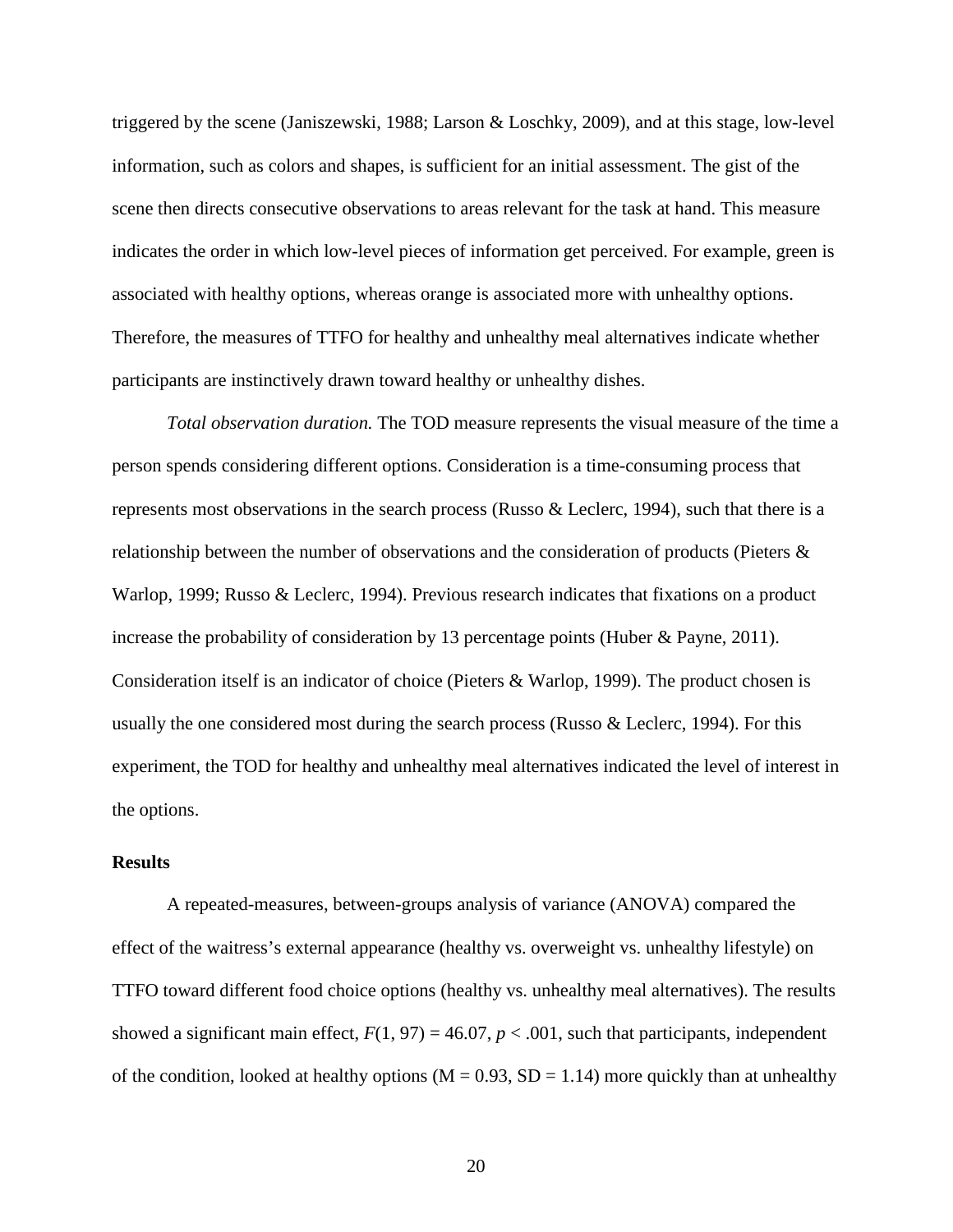options ( $M = 2.72$ ,  $SD = 2.13$ ). Furthermore, a significant interaction effect emerged between the waitress's external appearance and TTFO in the different food choice categories, *F*(2, 97) = 9.74,  $p < .001$ . The mean TTFO for healthy and unhealthy meal alternatives differed significantly across the different conditions of the manipulation. Respondents in the unhealthy lifestyle condition looked significantly more quickly at the unhealthy meal alternatives ( $M = 1.55$ ; SD = 1.42) than did respondents in the healthy ( $M = 2.75$ ; SD = 2.23) or overweight ( $M = 3.76$ ; SD = 2.07) conditions (see Figure 3), in support of H2a but not H1a. That is, the healthy and overweight conditions did not indicate any differences.

#### Insert Table 1 and Figure 3.

Another repeated-measures, between-subject factor ANOVA compared the effect of the waitress's external appearance (healthy vs. overweight vs. unhealthy lifestyle) on the TOD toward the different food choice options (healthy vs. unhealthy meal alternatives) and revealed a significant main effect,  $F(1,109) = 29.36$ ,  $p < .001$ . Independent of the different conditions, respondents spent more time looking at healthy options ( $M = 4.94$ ,  $SD = 3.41$ ) than at unhealthy options ( $M = 3.39$ ,  $SD = 2.41$ ). This analysis also indicated a significant interaction effect  $F(2,109) = 4.30, p < .05$ , across the different conditions of the waitress's external appearance and the healthiness of the meal alternatives. According to the means in absolute terms, respondents in the healthy ( $M = 3.78$ ;  $SD = 2.53$ ) and overweight ( $M = 3.50$ ;  $SD = 2.65$ ) conditions spent more time looking at the unhealthy meal alternatives than did respondents in the unhealthy lifestyle condition ( $M = 2.88$ ;  $SD = 1.99$ ) (see Figure 4). However, accounting for respondents' overall decision time (Table 1), those in the unhealthy lifestyle condition spent a considerably bigger share of their total consideration time on unhealthy meal alternatives, in support of H2b but not  $H1b.$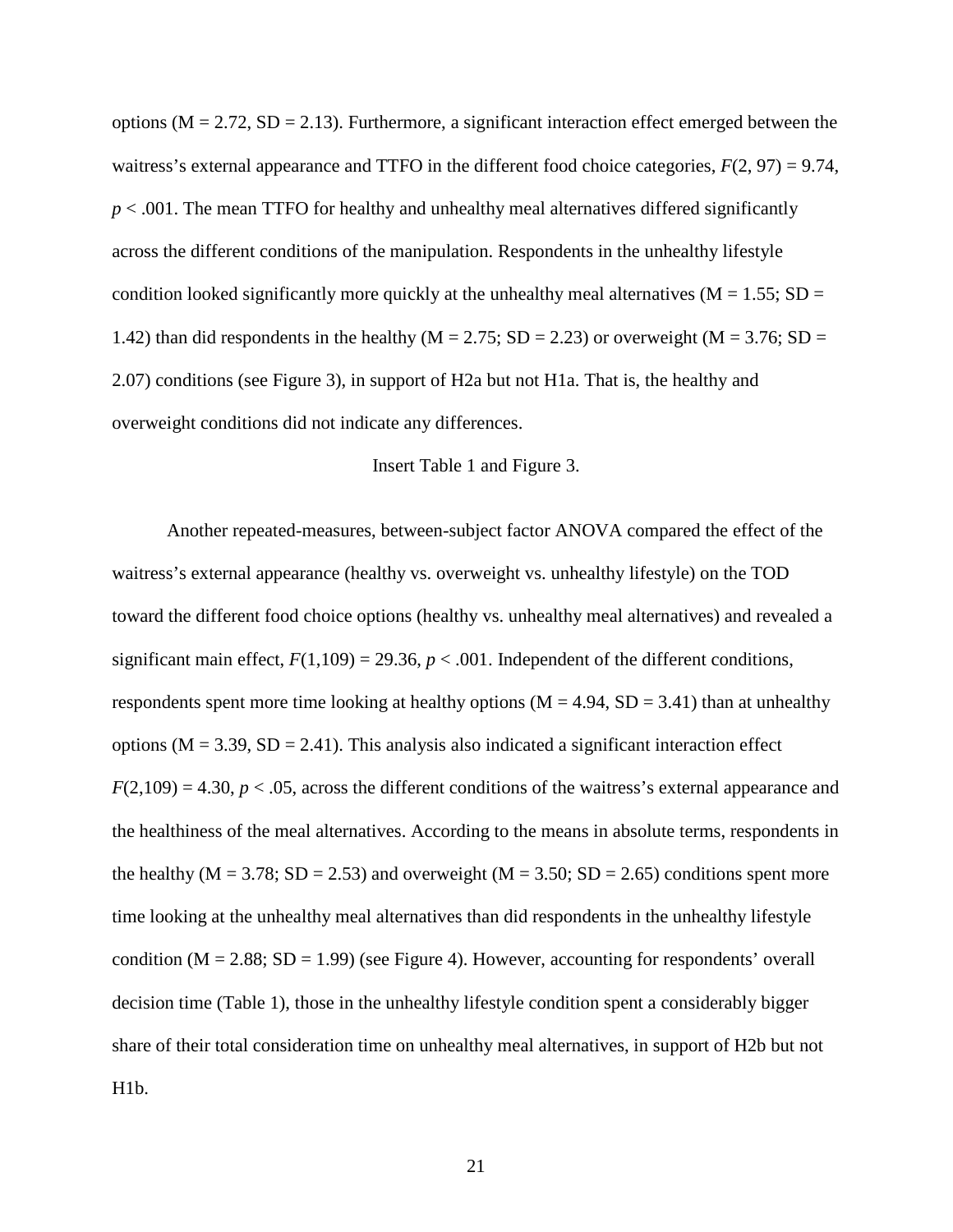### Insert Figure 4.

These results suggest the manipulation's (i.e., healthiness of the waitress's appearance) influence on the process leading up to actual food choice decisions. The analysis of choice data replicates the well-established relationship between consideration (i.e., TOD) and choice [\(Russo](#page-33-6)  [& Leclerc, 1994\)](#page-33-6). An undirected, significant effect of TOD and choice can be confirmed with a repeated-measure, between-subject factor ANOVA. The main effect of choice on TOD for the different meal alternatives proved significant,  $F(1, 110) = 68.30$ ,  $p < .001$ . Respondents who opted for one of the healthy meal alternatives spent significantly more time considering healthy  $(M = 5.72, SD = 3.36)$  than unhealthy  $(M = 2.95, SD = 2.23)$  meal alternatives (Figure 5). Respondents who opted for one of the unhealthy meal alternatives spent significantly longer considering the unhealthy options ( $M = 4.49$ ,  $SD = 2.54$ ) compared with the healthy options (M  $= 2.99$ , SD  $= 2.71$ ). These results confirm H1c and H2c.

Insert Figure 5.

#### **Discussion**

The mechanisms underlying food choice, in terms of social influence in particular, remain unclear, especially when it comes to the social influence of unhealthy looking strangers, such as service employees. This study has sought to explore consumers' decision-making process and subsequent decisions with regard to healthy and unhealthy meal alternatives after being served by an unhealthy- or healthy-looking waitress.

Its first contribution is to offer empirical results that affirm the social influence of strangers as a stimulus on the food choice process and resultant choices. In contrast with prior literature focused on weight, this study investigated two displays of unhealthiness, which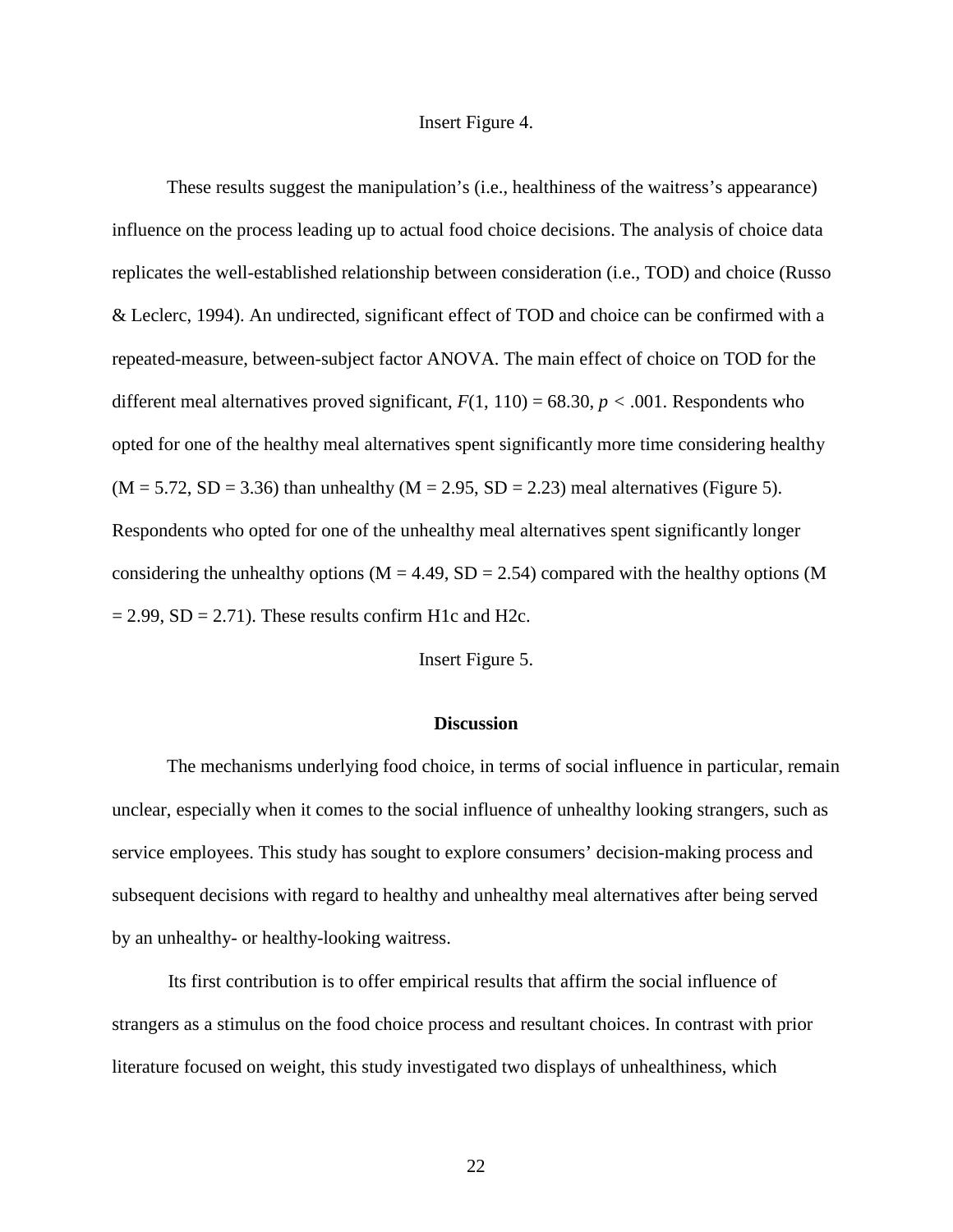represents a second contribution. The results based on social comparison processes partly confirm previous findings that the external appearance of people nearby has the power to alter consumers' food choices. Contrary to expectations and previous results related to food choice [\(McFerran et al., 2010b\)](#page-30-4), only the unhealthy lifestyle (cf. overweight and healthy conditions) influenced the food choice process, such that consumers altered their food choice. The results for TTFO (looking earlier) and TOD (looking longer) did not concur that being exposed to an overweight service employee altered people's propensity to choose unhealthy food options. Respondents in the healthy and overweight condition exhibited no deviant behavior with regard to the type of food on which they initially focused. Nor did respondents seem to consider an overweight service employee a reason for engaging in contrasting behavior [\(Mussweiler, 2003\)](#page-31-7) or an excuse to self-indulge [\(McFerran et al., 2010b\)](#page-30-4). However, the waitress who represented an unhealthy lifestyle caused respondents to focus on unhealthy meal alternatives. Respondents in this condition focused on unhealthy meal alternatives significantly more quickly than respondents in the other two conditions. Thus, in social comparison processes, exposure to signals of an unhealthy lifestyle caused consumers to focus on dissimilarities. This focus on dissimilarities resulted in contrast as respondent's behavioral consequence and influenced the food choice process. To contrast away from the norm of healthy eating led respondents to focus on unhealthy meal alternatives [\(Haddock et al., 2002;](#page-29-4) [Mussweiler, 2003;](#page-31-7) [Mussweiler et al.,](#page-31-8)  [2004\)](#page-31-8).

Perhaps with its prevalence, being overweight is not perceived as a salient feature that causes consumers to focus on dissimilarities and contrast away from the standard. Another reason for this finding might be the intensity of the manipulation. The present study aimed at manipulating in a realistic, not too obvious way. Comparing the operationalization of overweight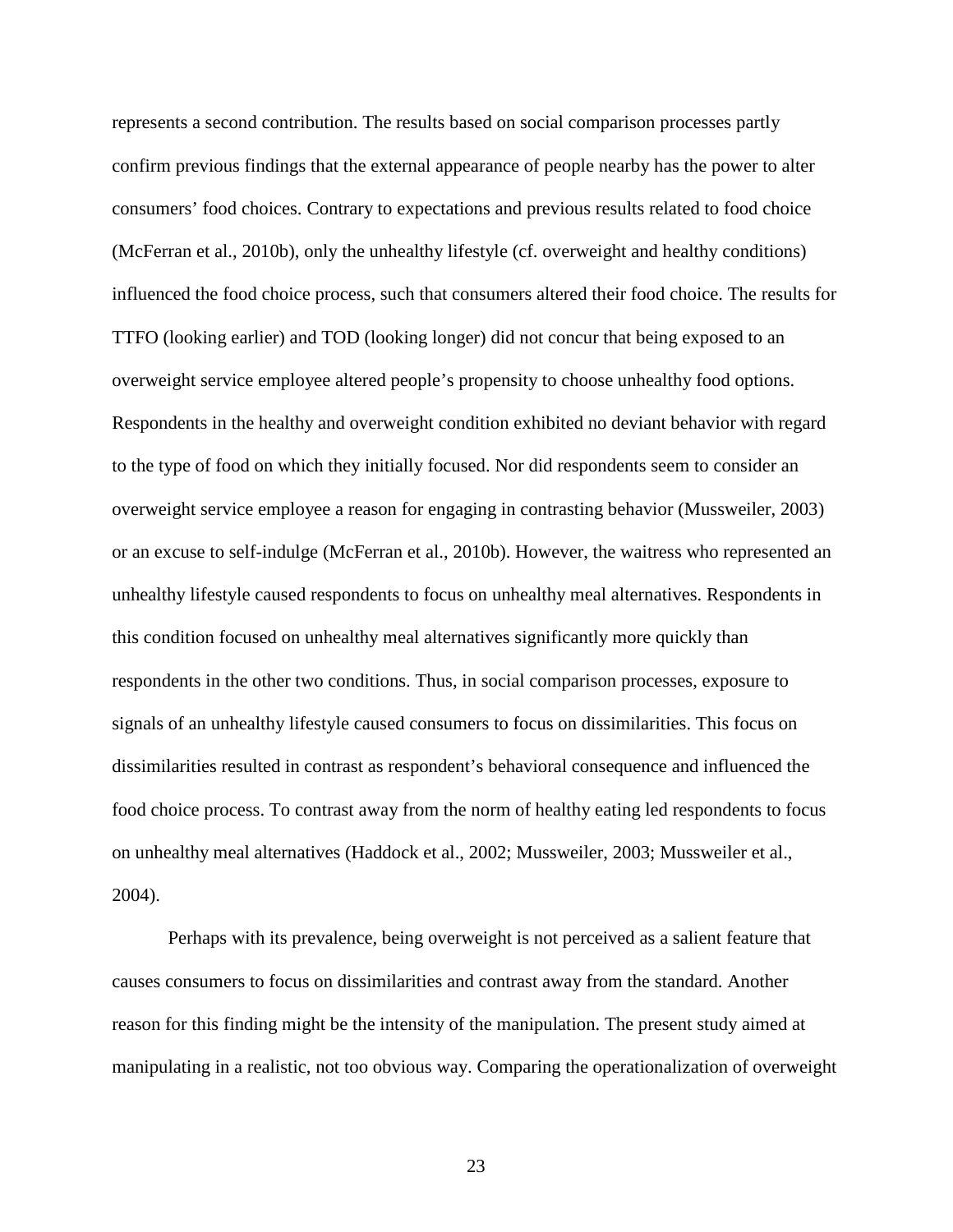with those in prior studies on advertising [\(D'Alessandro & Chitty, 2011\)](#page-27-2) reveals that the body shape manipulation can be much more extreme. This study accordingly calls attention to the need to realize that even strangers, during very short interactions, have the power to alter decision processes, and that social influence on food choice cannot be restricted to research on overweight others. Rather, it should be broadened to include different displays of unhealthiness. The study results suggest that respondents perceive others who show signs of an unhealthy lifestyle as more different from themselves than are others who are overweight.

As a third contribution, this study broadens existing research that focuses predominantly on food intake rather than the type of food chosen. The present article extends McFerran et al.'s [\(2010b\)](#page-30-4) research into how the amount of food consumed might be altered by the body shape of servers or how specific choices might be fostered by recommendations of service employees with varying body shapes. McFerran and colleagues found no significant effect of servers' body shape on food choice, which might be due to their choice of dependent variable. Healthy and unhealthy choices often get represented by single items, such as rice cakes versus chocolate chip cookies, rather than entire meals. However, findings on consumption stereotypes [\(Vartanian et](#page-34-5)  [al., 2007\)](#page-34-5) suggest that the associations between single items and socially undesirable practices of unhealthy eating might not be strong. In addition, solely observing choice allows capturing only little variety in consumers' behavior after they have been exposed to different body shapes. Therefore, research on social influence on food consumption should account for both food intake and food choice and make use of alternative variables as proxies for choice.

The discrepancies from previous findings also affirm the use of eye-tracking as a method of investigation. It supports investigations of choice processes prior to awareness, even by the person making the choice. Food choice and eating are often considered "mindless," as they are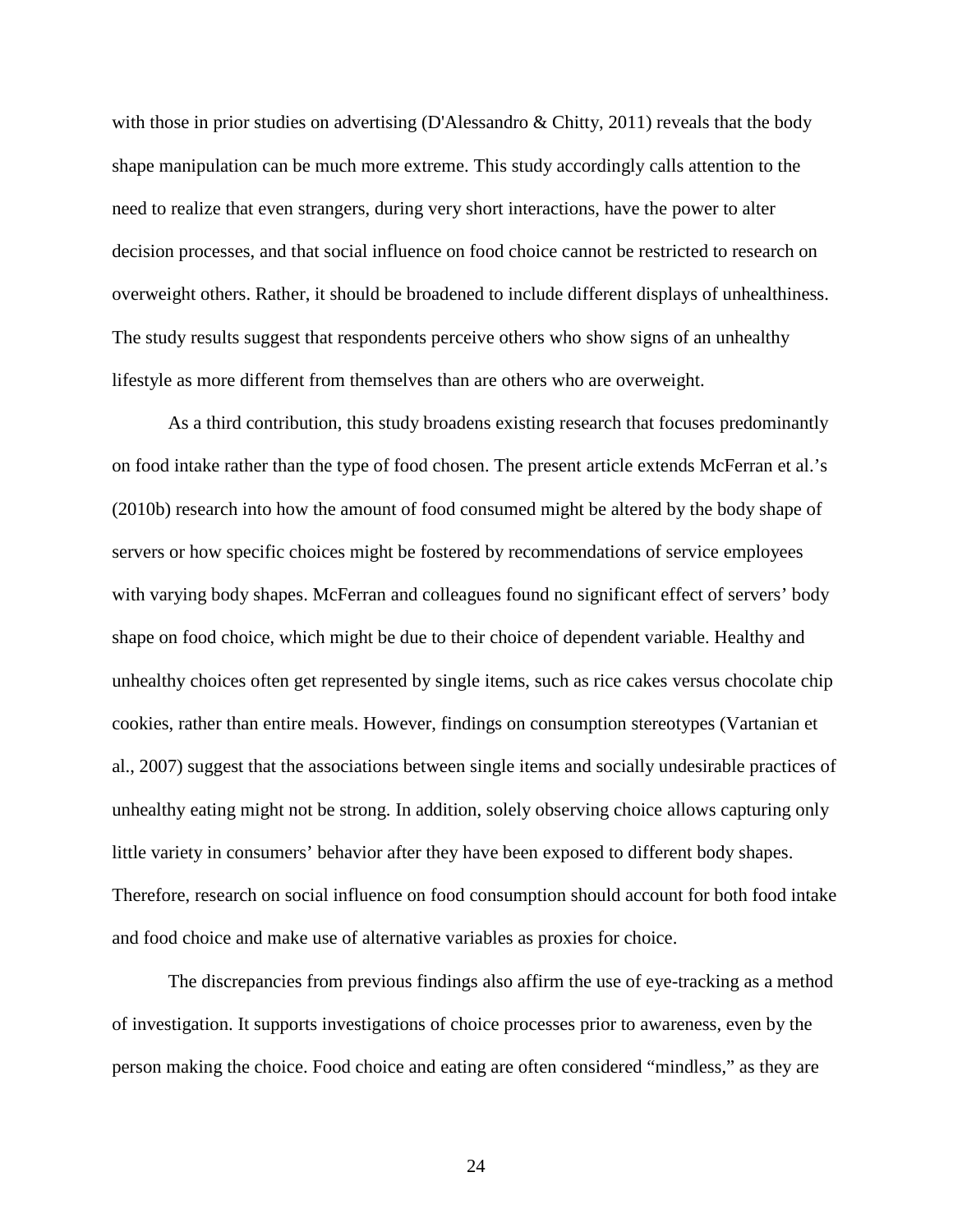low involvement activities [\(Tarkiainen & Sundqvist, 2009;](#page-33-9) [Wansink et al., 2009\)](#page-34-6). Employing eye-tracking technique to understand the seemingly minor factors in social food choice situations provides deeper insights into consumers' decision processes. The method can unveil minor changes in gazing behavior that lead to altered choice decisions. As this analysis of data shows, aggregated attention to healthy and unhealthy meal alternatives significantly influences consumers' choices. Understanding these influences is a key prerequisite of changing eating behavior, for better health and customers' satisfaction. Thus, another contribution of this study is to offer results based on subtle decision processes rather than self-reports.

The results further indicate that exposure to overweight strangers does not necessarily worsen the obesity epidemic by stimulating unhealthy food choices. Instead, these findings affirm there is no reason to stigmatize overweight people on the grounds that they alter other people's food choice behavior. The results not only have social implications for overweight people; they also have practical implications for the service industry and for the design of public policy campaigns. Some service companies might hire on the grounds of body shape, which should be condemned as discriminatory and unnecessary. Instead they should make sure that the corporate styling supports healthiness of the service employees' look. Public policy campaigns could employ the present findings and address mechanisms of social comparison when designing media campaigns. To be convincing and guide behavior, testimonials that induce a similarityoriented, instead of dissimilarity-oriented, focus are necessary to induce assimilation. If contrast is the desired consequence, models that stimulate a dissimilarity-oriented focus should be selected. For example, campaigns that seek to foster healthy eating, such as the consumption of fruits and vegetables, do not need to shy away from models with average body shapes. The target audience associates them with a healthy lifestyle and assimilates the norm of healthy eating.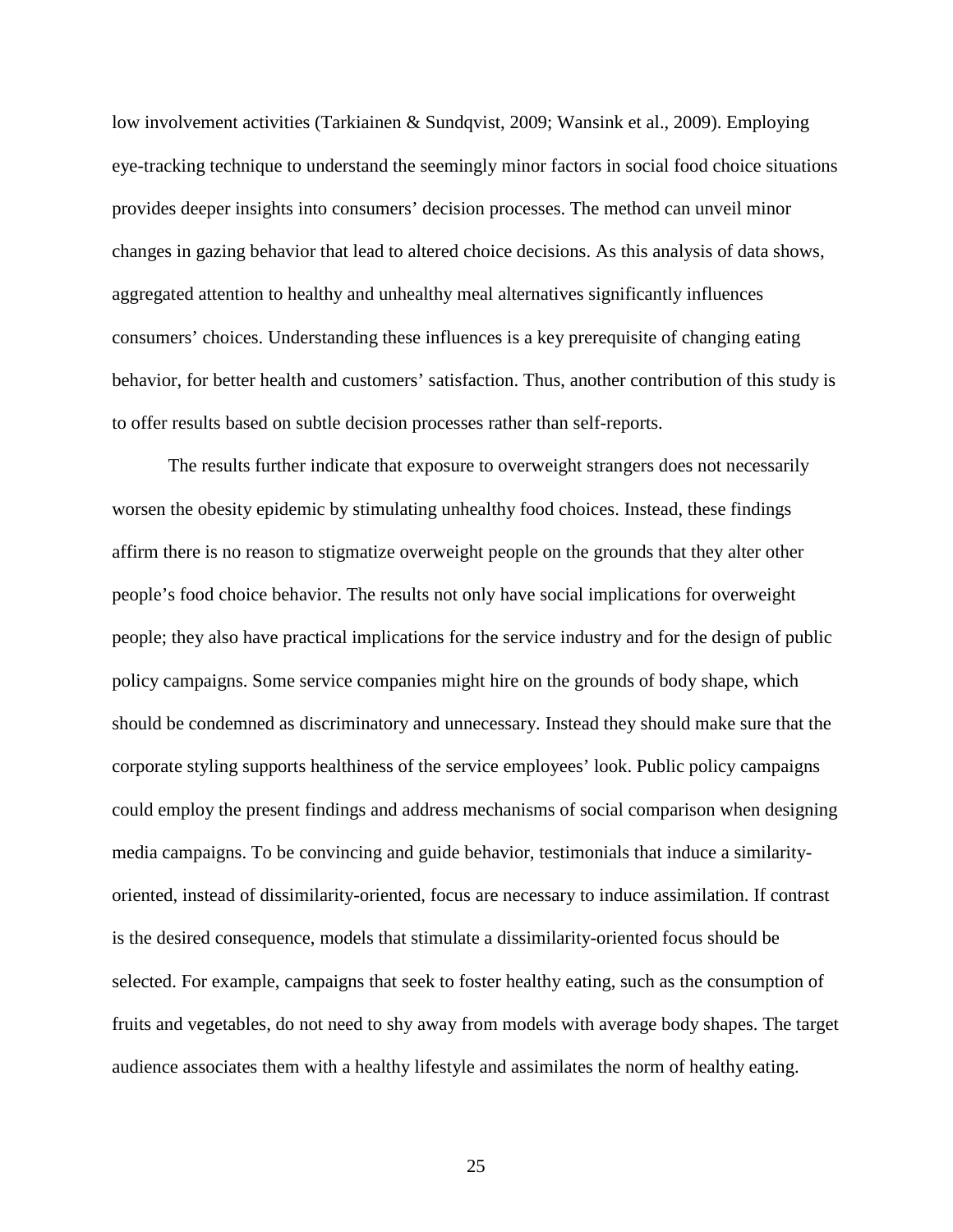As in every study, there are some limiting aspects to this study. Related to the use of eyetracking, this study took place in a lab setting. Eye-tracking technology increased the study's internal validity, by ruling out social desirability bias and measurement difficulties [\(Hebert et al.,](#page-29-5)  [1995\)](#page-29-5), using measures that reflect the decision-making process rather than an outcome variable. However, the environmental influence cannot be neglected as a potential bias. Furthermore, social comparison processes are not the only explanations of respondents' decision-making processes. As McFerran et al. [\(2010b\)](#page-30-4) note, theories of identification, non-conscious goal activation, and visual processing could be underlying mechanisms. In particular, there is no evidence that observed behavior relates to respondents' prior social comparisons with the stimulus [\(Mussweiler, 2003;](#page-31-7) [Mussweiler et al., 2004\)](#page-31-8). Determining different phases of the choice process and examining gender and age effects in the course of social influence on food choice remain areas for further investigation.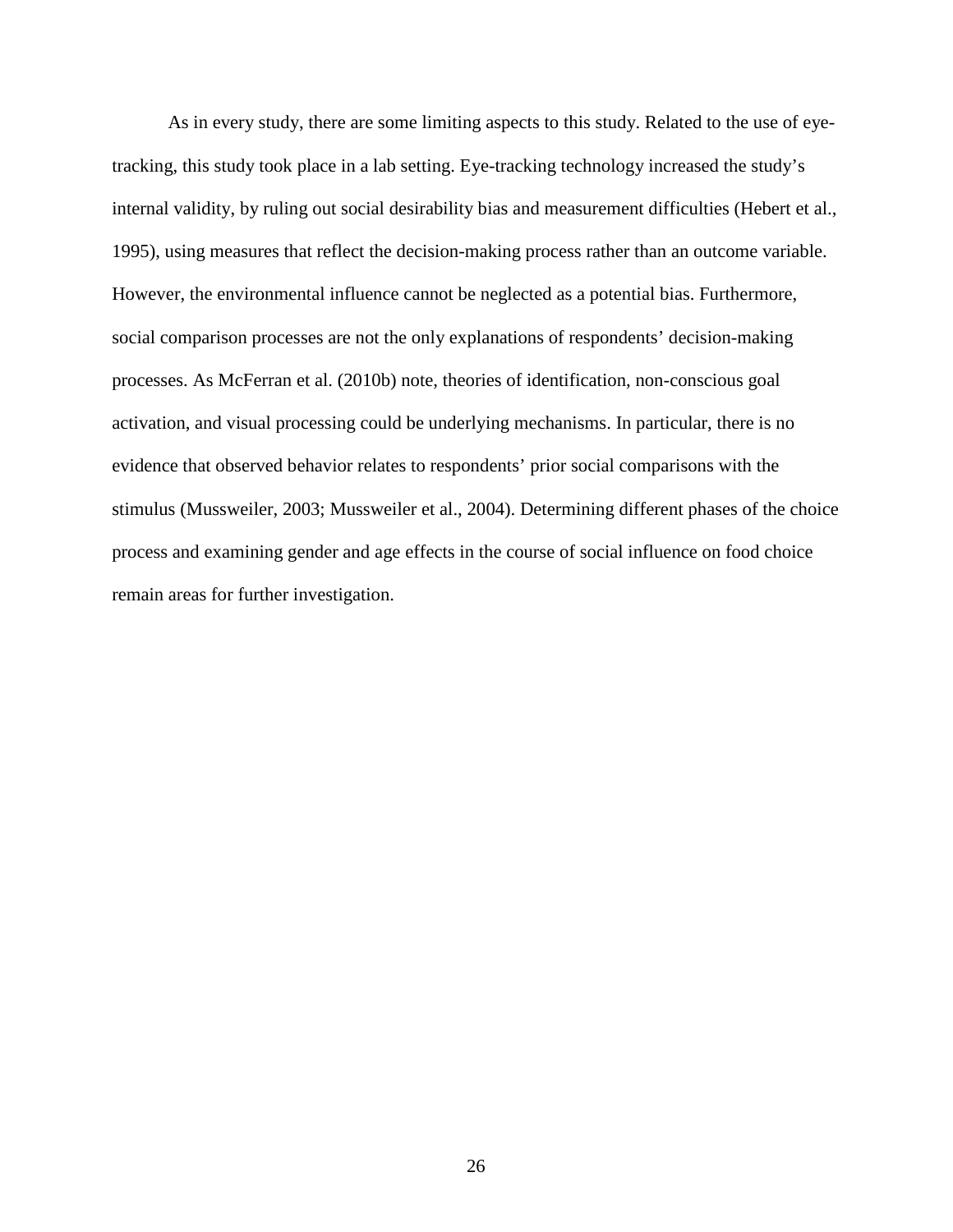#### References

- <span id="page-26-1"></span>Andaleeb, S. S., & Conway, C. (2006). Customer satisfaction in the restaurant industry: An examination of the transaction-specific model. *Journal of Service Management*, *20*, 3-11.
- <span id="page-26-6"></span>Antonuk, B., & Block, L. G. (2006). The effect of single serving versus entire package nutritional information on consumption norms and actual consumption of a snack food. *Journal of Nutrition Education and Behavior*, *38*, 365-370.
- <span id="page-26-2"></span>Baker, J. (1986). The role of the environment in marketing services: The consumer perspective. In C. Congram, J. Czepiel, & J. Shanahan (Eds.), The service challenge: Integrating for competitive advantage (pp. 79-84). Chicago, IL: American Marketing Association.
- <span id="page-26-4"></span>Barker, M. E., Tandy, M., & Stookey, J. D. (1999). How are consumers of low-fat and high-fat diets perceived by those with lower and higher fat intake? *Appetite*, *33*, 309-317.
- <span id="page-26-8"></span>Baumeister, R. F., & Leary, M. R. (1995). The need to belong: Desire for interpersonal attachments as a fundamental human motivation. *Psychological Bulletin*, *117*, 497-529.
- <span id="page-26-7"></span>Bell, R., & Pliner, P. L. (2003). Time to eat: The relationship between the number of people eating and meal duration in three lunch settings. *Appetite*, *41*, 215-218.
- <span id="page-26-3"></span>Belloc, N. B., & Breslow, L. (1972). Relationship of physical health status and health practices. *Preventive Medicine*, *1*, 409-421.
- <span id="page-26-0"></span>Binkley, J. K. (2006). The effect of demographic, economic, and nutrition factors on the frequency of food away from home. *Journal of Consumer Affairs*, *40*, 372-391.
- <span id="page-26-5"></span>Brown, C. S., & Sulzer-Azaroff, B. (1994). An assessment of the relationship between customer satisfaction and service friendliness. *Journal of Organizational Behavior Management*, *14*, 55-76.
- <span id="page-26-9"></span>Brunsø, K., Fjord, T. A., & Grunert, K. G. (2002). Consumers' food choice and quality perception. Unpublished manuscript, Aarhus.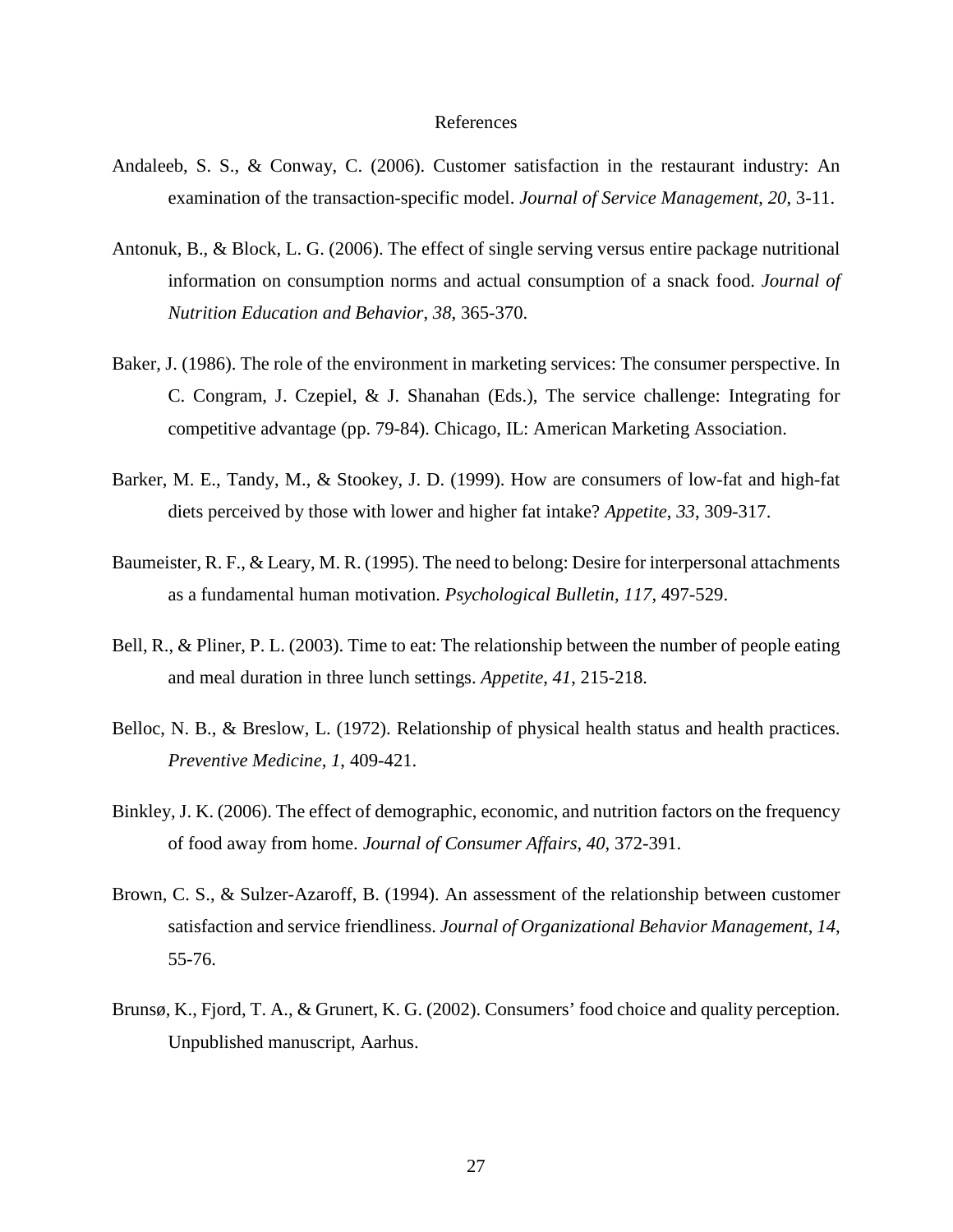- <span id="page-27-7"></span>Buunk, A. P., & Dijkstra, P. (2011). Does attractiveness sell? Women's attitude toward a product as a function of model attractiveness, gender priming, and social comparison orientation. *Psychology & Marketing*, *28*, 958-973.
- <span id="page-27-6"></span>Campbell, M. C., & Mohr, G. S. (2011). Seeing is eating: How and when activation of a negative stereotype increases stereotype-conductive behavior. *Journal of Consumer Research*, *38*, 431-444.
- <span id="page-27-8"></span>Carroll, S. T., Riffenburgh, R. H., Roberts, T. A., & Myhre, E. B. (2002). Tattoos and body piercings as indicators of adolescent risk-taking behaviors. *Pediatrics*, *109*, 1021-1027.
- <span id="page-27-9"></span>Chandon, P., Hutchinson, J. W., Bradlow, E. T., & Young, S. H. (2009). Does in-store marketing work? Effects of the number and position of shelf facings on brand attention and evaluation at the point of purchase. *Journal of Marketing*, *73*, 1-17.
- <span id="page-27-0"></span>Christakis, N. A., & Fowler, J. H. (2007). The spread of obesity in a large social network over 32 years. *The New England Journal of Medicine*, *357*, 370-379.
- <span id="page-27-4"></span>Clendenen, V. I., Herman, C. P., & Polivy, J. (1994). Social facilitation of eating among friends and strangers. *Appetite*, *23*, 1-13.
- <span id="page-27-1"></span>Cohen-Cole, E., & Fletcher, J. M. (2008). Is obesity contagious? Social networks vs. environmental factors in the obesity epidemic. *Journal of Health Economics*, *27*, 1382- 1387.
- <span id="page-27-5"></span>Conger, J. C., Conger, A. J., Costanzo, P. R., Wright, K. L., & Matter, J. A. (1980). The effect of social cues on the eating behavior of obese and normal subjects. *Journal of Personality*, *48*, 258-271.
- <span id="page-27-2"></span>D'Alessandro, S., & Chitty, B. (2011). Real or relevant beauty? Body shape and endorser effects on brand attitude and body image. *Psychology & Marketing*, *28*, 843-878.
- <span id="page-27-3"></span>de Castro, J. M. (1990). Social facilitation of duration and size but not rate of the spontaneous meal intake of humans. *Physiology & Behavior*, *47*, 1129-1135.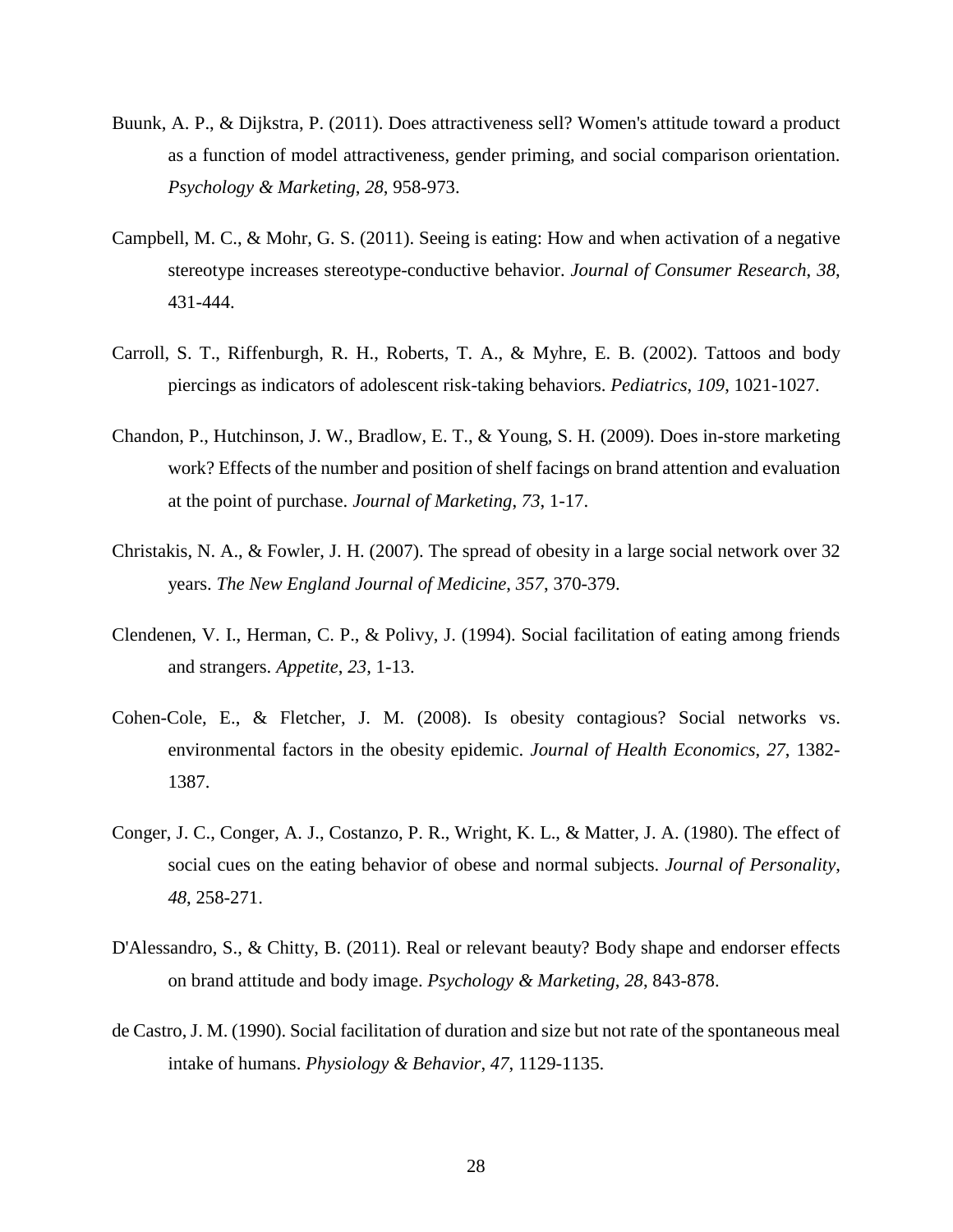- <span id="page-28-4"></span>de Castro, J. M. (1994). Family and friends produce greater social facilitation of food intake than other companions. *Physiology & Behavior*, *56*, 445-455.
- <span id="page-28-5"></span>de Castro, J. M., Bellisle, F., & Dalix, A.-M. (2000). Palatability and intake relationships in freeliving humans: Measurement and characterization in the French. *Physiology & Behavior*, *68*, 271-277.
- <span id="page-28-6"></span>de Castro, J. M., Bellisle, F., Feunekes, G. I. J., Dalix, A.-M., & De Graaf, C. (1997). Culture and meal patterns: A comparison of the food intake of free-living American, Dutch, and French students. *Nutrition Research*, *17*, 807-829.
- <span id="page-28-3"></span>de Castro, J. M., & Brewer, E. M. (1992). The amount eaten in meals by humans is a power function of the number of people present. *Physiology & Behavior*, *51*, 121-125.
- <span id="page-28-7"></span>de Castro, J. M., Brewer, E. M., Elmore, D. K., & Orozco, S. (1990). Social facilitation of the spontaneous meal size of humans occurs regardless of time, place, alcohol or snacks. *Appetite*, *15*, 89-101.
- <span id="page-28-8"></span>de Luca, R. V., & Spigelman, M. N. (1979). Effects of models on food intake of obese and nonobese female college students. *Canadian Journal of Behavioural Science*, *11*, 124-129.
- <span id="page-28-9"></span>de Maesschalck, R., Jouan-Rimbaud, D., & Massart, D. L. (2000). The Mahalanobis distance. *Chemometrics and Intelligent Laboratory Systems*, *50*, 1-18.
- <span id="page-28-0"></span>Dehghan, M., Akhtar-Danesh, N., & Merchant, A. (2005). Childhood obesity, prevalence and prevention. *Nutrition Journal*, *4*, 1-8.
- <span id="page-28-10"></span>Duchowski, A. T. (2007). Eye tracking methodology: Theory and practice. London: Springer-Verlag.
- <span id="page-28-2"></span>Edwards, J. S. A., & Gustafsson, I.-B. (2008). The room and atmosphere as aspects of the meal: A review. *Journal of Foodservice*, *19*, 22-34.
- <span id="page-28-1"></span>Figee, E., & Vringer, B. (2007). Fight less - gain more! European foodservice moves to a real value-chain. Nieuwkuijk: Food Reflection International.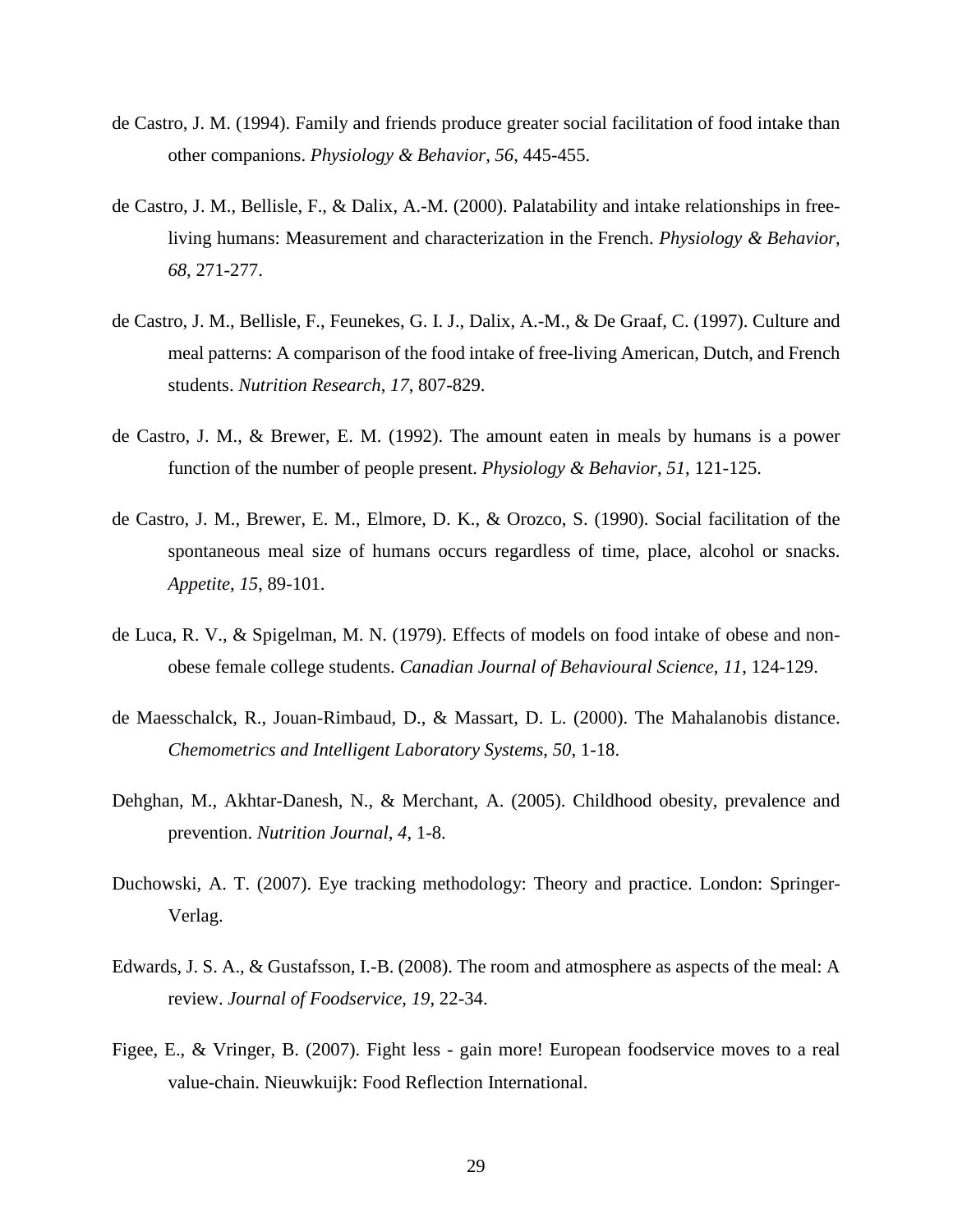- <span id="page-29-3"></span>Goldman, S. J., Herman, C. P., & Polivy, J. (1991). Is the effect of a social model on eating attenuated by hunger? *Appetite*, *17*, 129-140.
- <span id="page-29-4"></span>Haddock, G., Macrae, C. N., & Fleck, S. (2002). Syrian science and smart supermodels: On the when and how of perception-behavior effects. *Social Cognition*, *20*, 461-479.
- <span id="page-29-6"></span>Hadi, A. S. (1992). Identifying multiple outliers in multivariate data. *Journal of the Royal Statistical Society. Series B (Methodological)*, *54*, 761-771.
- <span id="page-29-2"></span>Harris, D. M., & Guten, S. (1979). Health-protective behavior: An exploratory study. *Journal of Health & Social Behavior*, *20*, 17-29.
- <span id="page-29-5"></span>Hebert, J. R., Clemow, L., Pbert, I. S., & Ockene, J. K. (1995). Social desirability bias in dietary self-report may compromise the validity of dietary intake measures. *International Journal of Epidemiology*, *24*, 389-398.
- <span id="page-29-1"></span>Herman, C. P., Polivy, J., & Roth, D. A. (2003). Effects of the presence of others on food intake: A normative interpretation. *Psychological Bulletin*, *129*, 873-886.
- <span id="page-29-11"></span>Huber, J., & Payne, J. (2011). Introduction to the special issue bridging behavioral decision theory and social psychology. *Journal of Consumer Psychology*, *21*, 373-375.
- <span id="page-29-8"></span>Huffman, C., & Houston, M. J. (1993). Goal-oriented experiences and the development of knowledge. *Journal of Consumer Research*, *20*, 190-207.
- <span id="page-29-9"></span>Huffman, C., & Kahn, B. E. (1998). Variety for sale: Mass customization or mass confusion? *Journal of Retailing*, *74*, 491-513.
- <span id="page-29-7"></span>Imram, N. (1999). The role of visual cues in consumer perception and acceptance of a food product. *Nutrition & Food Science*, *99*, 224-228.
- <span id="page-29-10"></span>Janiszewski, C. (1988). Preconscious processing effects: The independence of attitude formation and conscious thought. *Journal of Consumer Research*, *15*, 199-209.
- <span id="page-29-0"></span>Jones, C. S. (2010). Encouraging healthy eating at restaurants: More themes uncovered through focus group research. *Services Marketing Quarterly*, *31*, 448-465.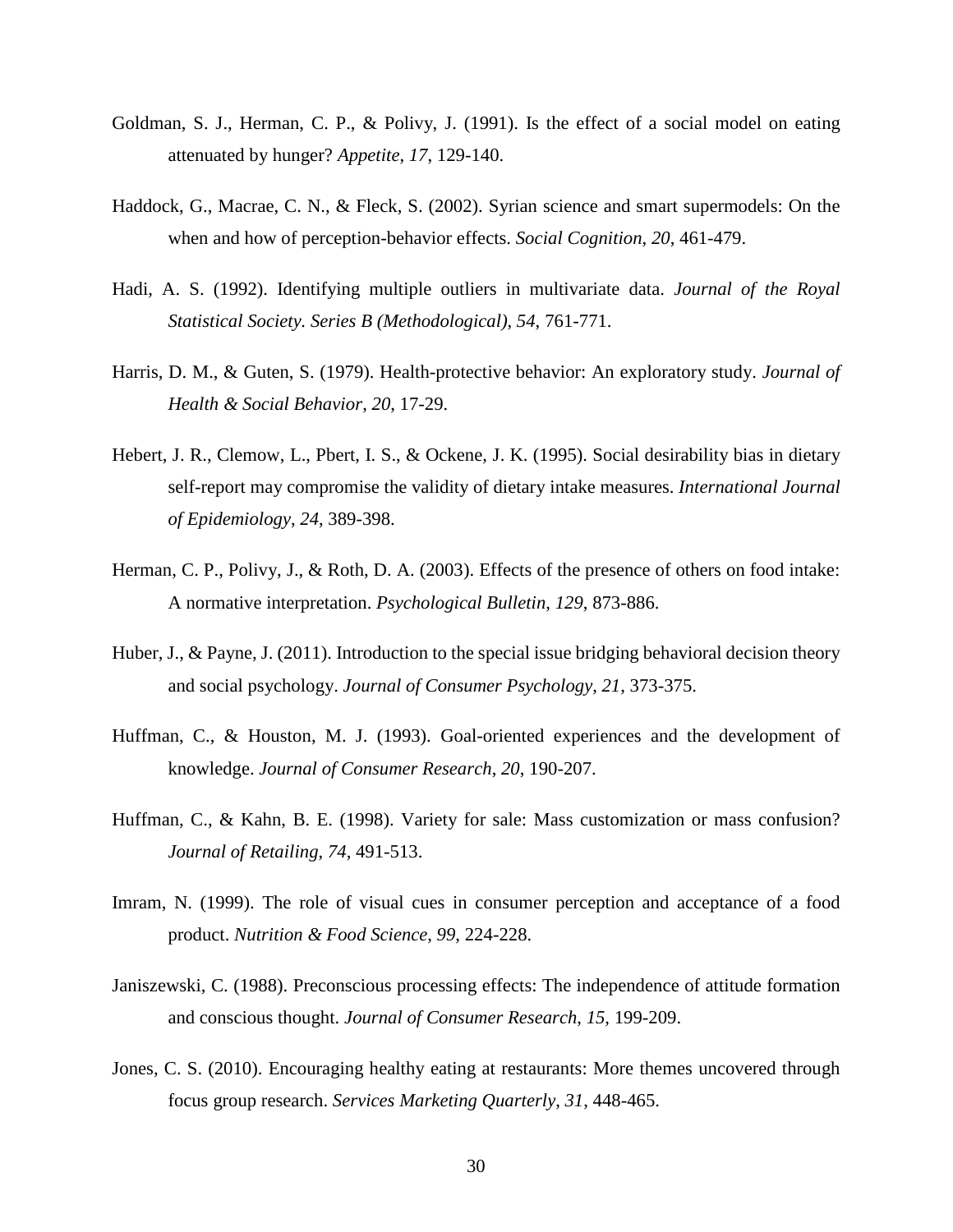<span id="page-30-5"></span>Jutel, A. (2005). Weighing health: The moral burden of obesity. *Social Semiotics*, *15*, 113-125.

- <span id="page-30-1"></span>Keller, P. A., Harlam, B., Loewenstein, G., & Volpp, K. G. (2011). Enhanced active choice: A new method to motivate behavior change. *Journal of Consumer Psychology*, *21*, 376-383.
- <span id="page-30-0"></span>Konnopka, A., Bödemann, M., & König, H.-H. (2011). Health burden and costs of obesity and overweight in Germany. *European Journal of Health Economics*, *12*, 345-352.
- <span id="page-30-10"></span>Larson, A. M., & Loschky, L. C. (2009). The contributions of central versus peripheral vision to scene gist recognition. *Journal of Vision*, *9*, 1-16.
- <span id="page-30-9"></span>Leary, M. R., & Kowalski, R. M. (1990). Impression management: A literature review and twocomponent model. *Psychological Bulletin*, *107*, 34-47.
- <span id="page-30-6"></span>Leeflang, P. S. H., & van Raaij, W. F. (1995). The changing consumer in the European Union: A "meta-analysis". *International Journal of Research in Marketing*, *12*, 373-387.
- <span id="page-30-2"></span>Luomala, H. T., Laaksonen, P., & Leipämaa, H. (2004). How do consumers solve value conflicts in food choices? An empirical description and points for theory-building. *Advances in Consumer Research*, *31*, 564-570.
- <span id="page-30-7"></span>Madden, H., & Chamberlain, K. (2010). Nutritional health, subjectivity and resistance: Women's accounts of dietary practices. *Health: An Interdisciplinary Journal for the Social Study of Health, Illness & Medicine*, *14*, 292-309.
- <span id="page-30-8"></span>Madzharov, A. V., & Block, L. G. (2010). Effects of product unit image on consumption of snack foods. *Journal of Consumer Psychology*, *20*, 398-409.
- <span id="page-30-3"></span>McFerran, B., Dahl, D. W., Fitzsimons, G. J., & Morales, A. C. (2010a). I'll have what she's having: Effects of social influence and body type on the food choices of others. *Journal of Consumer Research*, *36*, 915-929.
- <span id="page-30-4"></span>McFerran, B., Dahl, D. W., Fitzsimons, G. J., & Morales, A. C. (2010b). Might an overweight waitress make you eat more? How the body type of others is sufficient to alter our food consumption. *Journal of Consumer Psychology*, *20*, 146-151.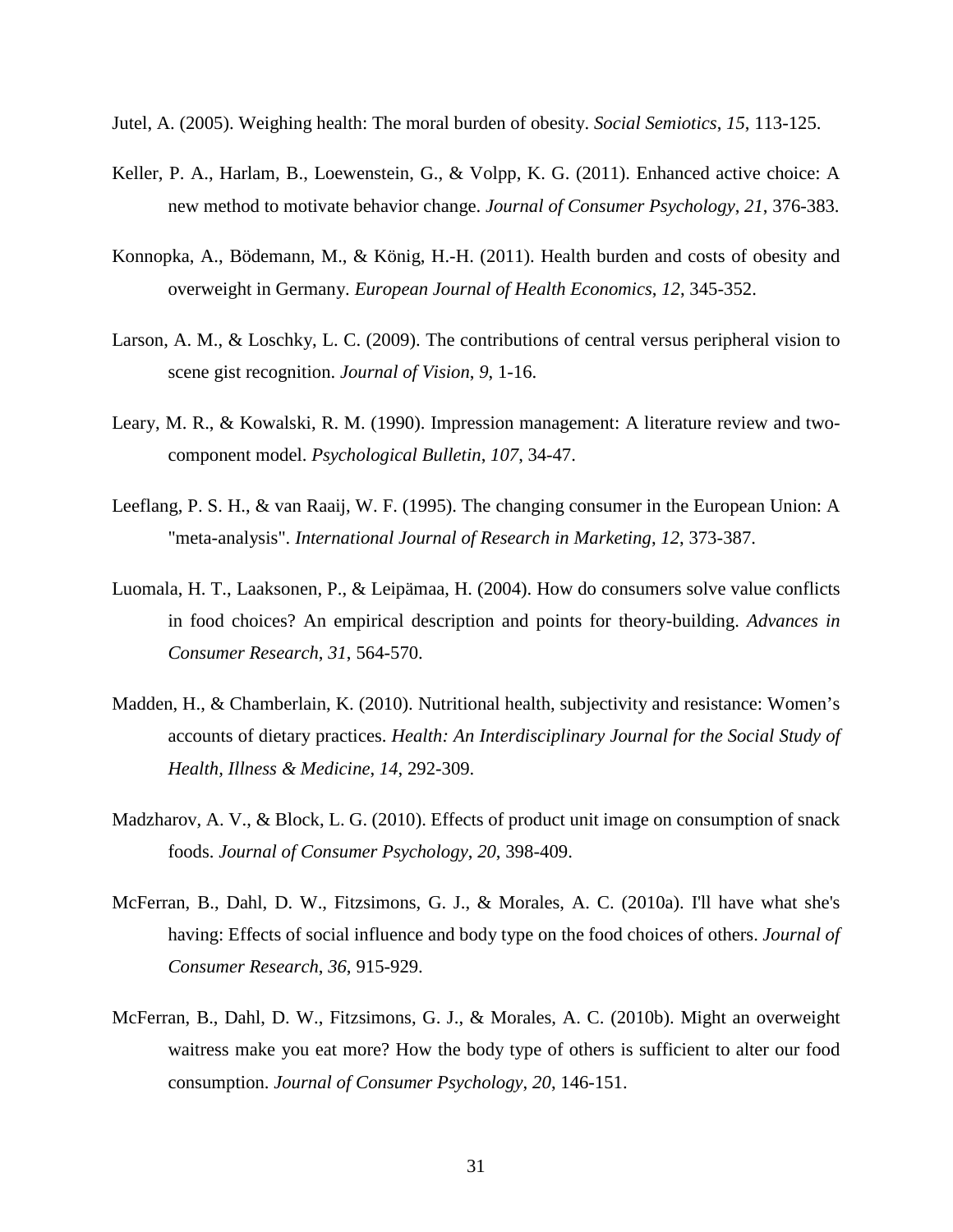<span id="page-31-2"></span>Meiselman, H. L. (1992). Methodology and theory in human eating research. *Appetite*, *19*, 49-55.

- <span id="page-31-11"></span>Meyvis, T., & Janiszewski, C. (2002). Consumers' beliefs about product benefits: The effect of obviously irrelevant information. *Journal of Consumer Research*, *28*, 618-638.
- <span id="page-31-6"></span>Mori, D., Chaiken, S., & Pliner, P. (1987). "Eating lightly" and the self-presentation of femininity. *Journal of Personality and Social Psychology*, *53*, 693-702.
- <span id="page-31-7"></span>Mussweiler, T. (2003). Comparison processes in social judgement: Mechanisms and consequences. *Psychological Review*, *110*, 472-489.
- <span id="page-31-8"></span>Mussweiler, T., Rüter, K., & Epstude, K. (2004). The ups and downs of social comparison: Mechanisms of assimilation and contrast. *Journal of Personality & Social Psychology*, *87*, 832-844.
- <span id="page-31-0"></span>Mutlu, S., & Gracia, A. (2004). Food consumption away from home in spain. *Journal of Food Products Marketing*, *10*, 1-16.
- <span id="page-31-1"></span>Nickson, D., Warhurst, C., & Dutton, E. (2005). The importance of attitude and appearance in the service encounter in retail and hospitality. *Managing Service Quality*, *15*, 195-208.
- <span id="page-31-5"></span>Nisbett, R. E., & Storms, M. D. (1974). Cognitive and social determinants of food intake. In H. London & R. E. Nisbett (Eds.), Thought and feeling: Cognitive alteration of feeling states (pp. 190-208). Oxford, England: Aldine.
- <span id="page-31-9"></span>Nyer, P. U., & Dellande, S. (2010). Public commitment as a motivator for weight loss. *Psychology & Marketing*, *27*, 1-12.
- <span id="page-31-4"></span>Oliver, R. L. (1997). Satisfaction: A behavioral perspective on the consumer. New York: McGraw-Hill.
- <span id="page-31-3"></span>Östberg, J. (2003). Functional foods: A health simulacrum. *Advances in Consumer Research*, *30*, 129-134.
- <span id="page-31-10"></span>Oyserman, D., Yoder, N., & Fryberg, S. A. (2007). Identity-based motivation and health. *Journal of Personality & Social Psychology*, *93*, 1011-1027.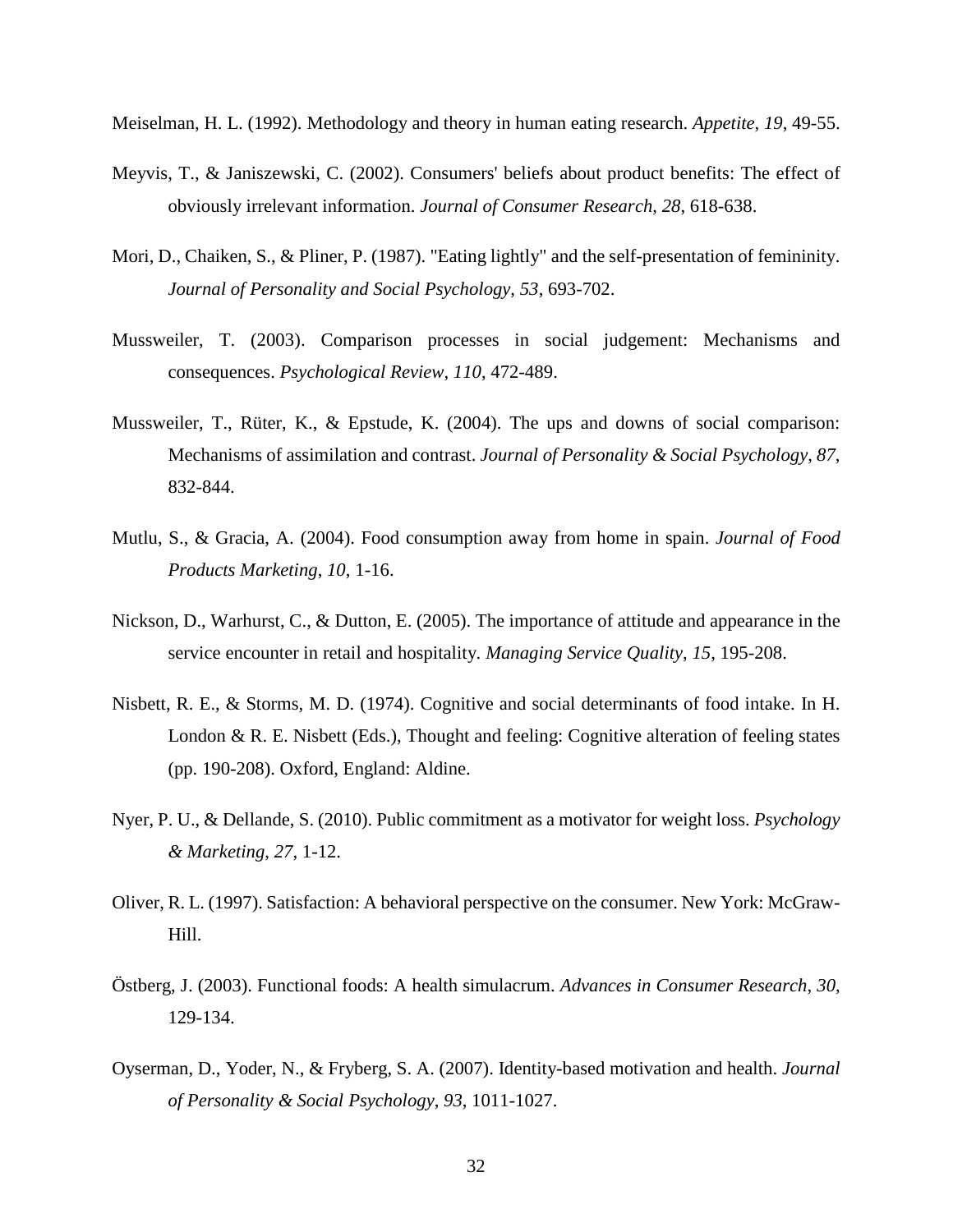- <span id="page-32-5"></span>Parasuraman, A., Zeithaml, V. A., & Berry, L. L. (1985). A conceputal model of service quality and its implications for future research. *Journal of Marketing*, *49*, 41-50.
- <span id="page-32-6"></span>Patel, K. A., & Schlundt, D. G. (2001). Impact of moods and social context on eating behavior. *Appetite*, *36*, 111-118.
- <span id="page-32-4"></span>Paulhus, D. L. (1984). Two-component models of socially desirable responding. *Journal of Personality and Social Psychology*, *46*, 598-609.
- <span id="page-32-1"></span>Pieters, R., Bottschen, G., & Thelen, E. (1998). Customer desire expectations about service employees: An analysis of hierarchical relations. *Psychology & Marketing*, *15*, 755-773.
- <span id="page-32-10"></span>Pieters, R., & Warlop, L. (1999). Visual attention during brand choice: The impact of time pressure and task motivation. *International Journal of Research in Marketing*, *16*, 1-16.
- <span id="page-32-2"></span>Prasad, A., Strijnev, A., & Zhang, Q. (2008). What can grocery basket data tell us about health consciousness? *International Journal of Research in Marketing*, *25*, 301-309.
- <span id="page-32-0"></span>Preston, C. (2010). Parental influence upon children's diet: The issue of category. *International Journal of Consumer Studies*, *34*, 179-182.
- <span id="page-32-9"></span>Rosbergen, E., Pieters, R., & Wedel, M. (1997). Visual attention to advertising: A segment-level analysis. *Journal of Consumer Research*, *24*, 305-314.
- <span id="page-32-7"></span>Rosenthal, B., & McSweeney, F. K. (1979). Modeling influences on eating behavior. *Addictive Behaviors*, *4*, 205-214.
- <span id="page-32-3"></span>Roth, D. A., Herman, C. P., Polivy, J., & Pliner, P. (2001). Self-presentational conflict in social eating situations: A normative perspective. *Appetite*, *36*, 165-171.
- <span id="page-32-8"></span>Russo, J. E. (1978). Eye fixations can save the world: A critical evaluation and a comparison between eye fixations and other information processing methodologies. *Advances in Consumer Research*, *5*, 561-570.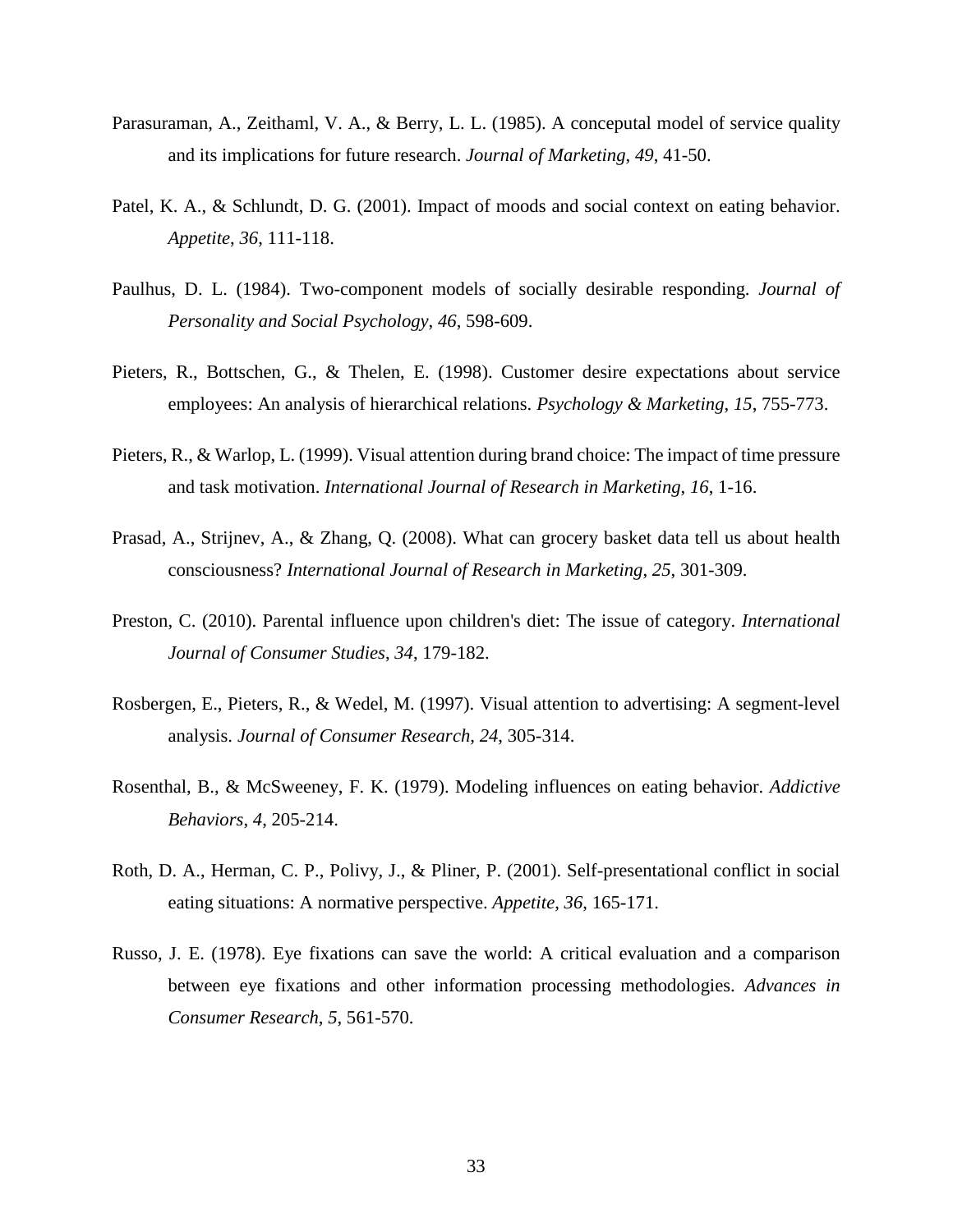- <span id="page-33-8"></span>Russo, J. E. (2011). Eye fixations as a process trace. In M. Schulte-Mecklenbeck, A. Kuhberger, & R. Ranyard (Eds.), Handbook of process tracing methods for decision research (pp. 43- 64). New York: Psychology Press.
- <span id="page-33-6"></span>Russo, J. E., & Leclerc, F. (1994). An eye-fixation analysis of choice processes for consumer nondurables. *Journal of Consumer Research*, *21*, 274-290.
- <span id="page-33-0"></span>Shmerling, R. (2013). The myth of bags under the eyes. Healthy Living. [http://healthyliving.msn.com/health-wellness/skin/the-myth-of-bags-under-the-eyes-1.](http://healthyliving.msn.com/health-wellness/skin/the-myth-of-bags-under-the-eyes-1)
- <span id="page-33-5"></span>Shostack, G. L. (1985). Planning the service encounter. In J. A. Czepiel, M. R. Solomon, & C. F. Surprenant (Eds.), The service encounter. Lexington, MA: Lexington Books.
- <span id="page-33-2"></span>Smeesters, D., Mussweiler, T., & Mandel, N. (2010). The effects of thin and heavy media images on overweight and underweight consumers: Social comparison processes and behavioral implications. *Journal of Consumer Research*, *36*, 930-949.
- <span id="page-33-4"></span>Stein, R. I., & Nemeroff, C. J. (1995). Moral overtones of food: Judgments of others based on what they eat. *Personality and Social Psychology Bulletin*, *21*, 480-490.
- <span id="page-33-1"></span>Steptoe, A., & Wardle, J. (2001). Locus of control and health behaviour revisited: A multivariate analysis of young adults from 18 countries. *British Journal of Psychology*, *92*, 659-672.
- <span id="page-33-3"></span>Sypeck, M. F., Gray, J. J., & Ahrens, A. H. (2004). No longer just a pretty face: Fashion magazines' depictions of ideal female beauty from 1959 to 1999. *Eating Disorders*, *36*, 342-347.
- <span id="page-33-9"></span>Tarkiainen, A., & Sundqvist, S. (2009). Product involvement in organic food consumption: Does ideology meet practice? *Psychology & Marketing*, *26*, 844-863.
- <span id="page-33-7"></span>Thompson, F. E., Subar, A. F., Loria, C. M., Reedy, J. L., & Baranowski, T. (2010). Need for technological innovation in dietary assessment. *Journal of the American Dietetic Association*, *110*, 48-51.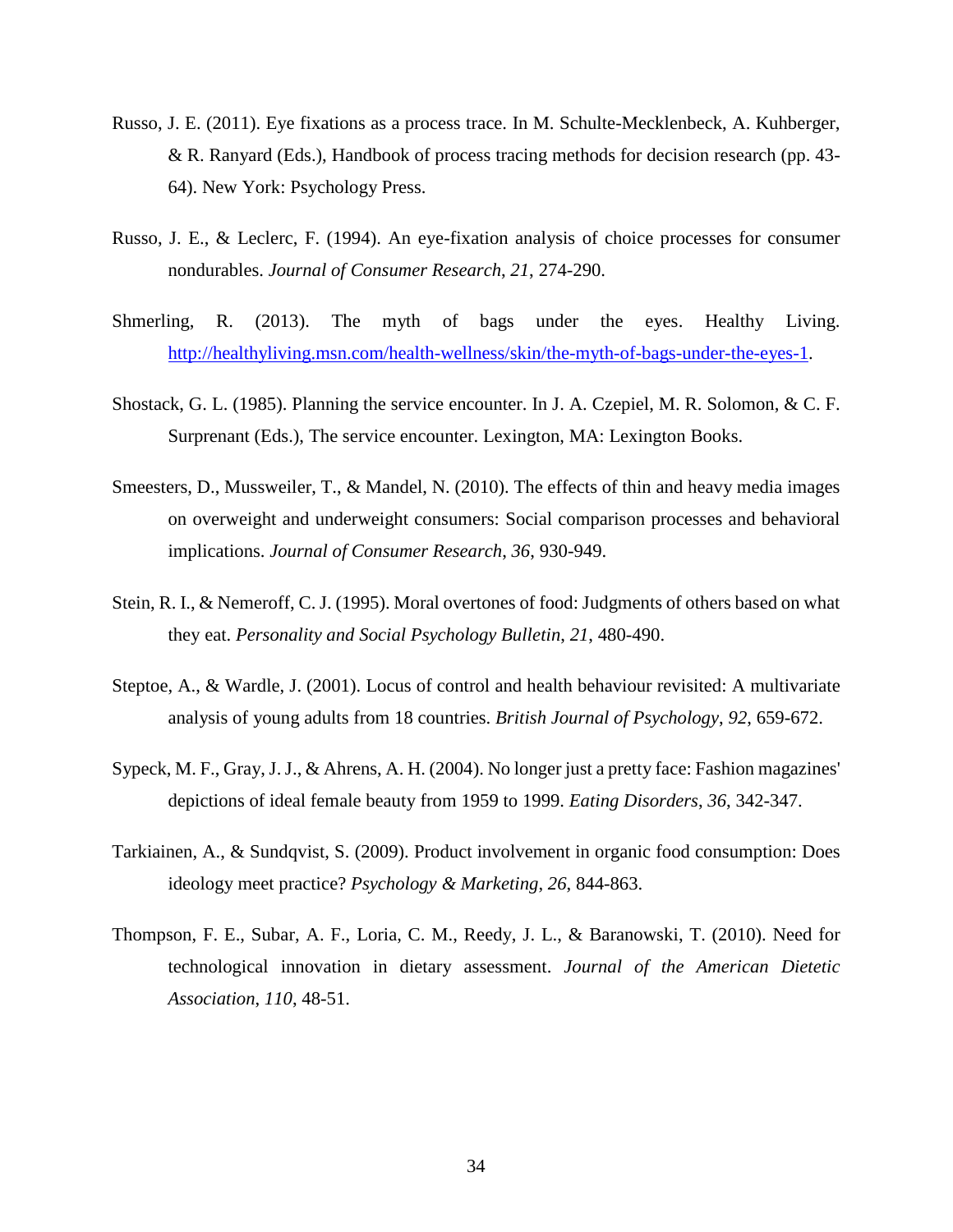- <span id="page-34-7"></span>Tice, D. M., Butler, J. L., Muraven, M. B., & Stillwell, A. M. (1995). When modesty prevails: Differential favorability of self-presentation to friends and strangers. *Journal of Personality and Social Psychology*, *69*, 1120-1138.
- <span id="page-34-9"></span>Trampe, D., Stapel, D. A., & Siero, F. W. (2007). On models and vases: Body dissatisfaction and proneness to social comparison effects. *Journal of Personality & Social Psychology*, *92*, 106-118.
- <span id="page-34-10"></span>van der Lans, R., Pieters, R., & Wedel, M. (2008). Competitive brand salience. *Marketing Science*, *27*, 922-931.
- <span id="page-34-5"></span>Vartanian, L. R., Herman, C. P., & Polivy, J. (2007). Consumption stereotypes and impression management: How you are what you eat. *Appetite*, *48*, 265-277.
- <span id="page-34-8"></span>Vartanian, L. R., Wansink, B., & Herman, C. P. (2008). Are we aware of the external factors that influence our food intake? *Health Psychology*, *27*, 533-538.
- <span id="page-34-6"></span>Wansink, B., Just, D. R., & Payne, C. R. (2009). Mindless eating and healthy heuristics for the irrational. *American Economic Review: Papers & Proceedings*, *99*, 165-169.
- <span id="page-34-1"></span>Warhurst, C., van den Broek, D., Hall, R., & Nickson, D. (2009). Lookism: The new frontier of employment discrimination? *Journal of Industrial Relations*, *51*, 131-136.
- <span id="page-34-3"></span>Wedel, M., & Pieters, R. (2007). A review of eye-tracking research in marketing. *Review of Marketing Research*, *4*, 123-147.
- <span id="page-34-2"></span>Whitehead, R. D., Coetzee, V., Ozakinci, G., & Perrett, D. I. (2012). Cross-cultural effects of fruit and vegetable consumption on skin color. *American Journal of Public Health*, *102*, 212- 213.
- <span id="page-34-4"></span>WHO. (2000). Obesity: Preventing and managing the global epidemic. Report on a who consultation.
- <span id="page-34-0"></span>Young, L. R., & Nestle, M. (2002). The contribution of expanding portion sizes to the US obesity epidemic. *American Journal of Public Health*, *92*, 246-249.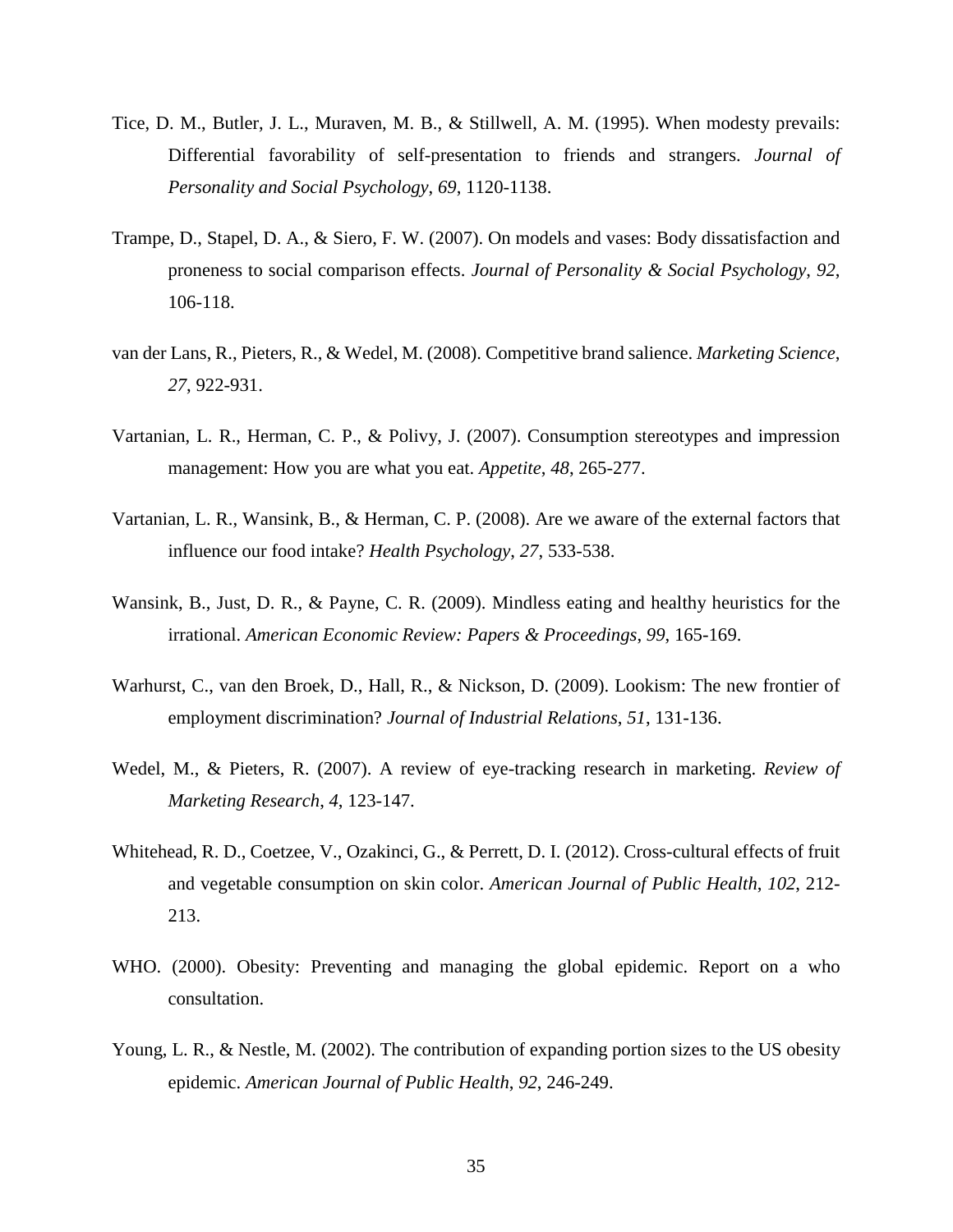Figure 1. Waitress in the healthy, overweight, and unhealthy lifestyle conditions (from video sequences).

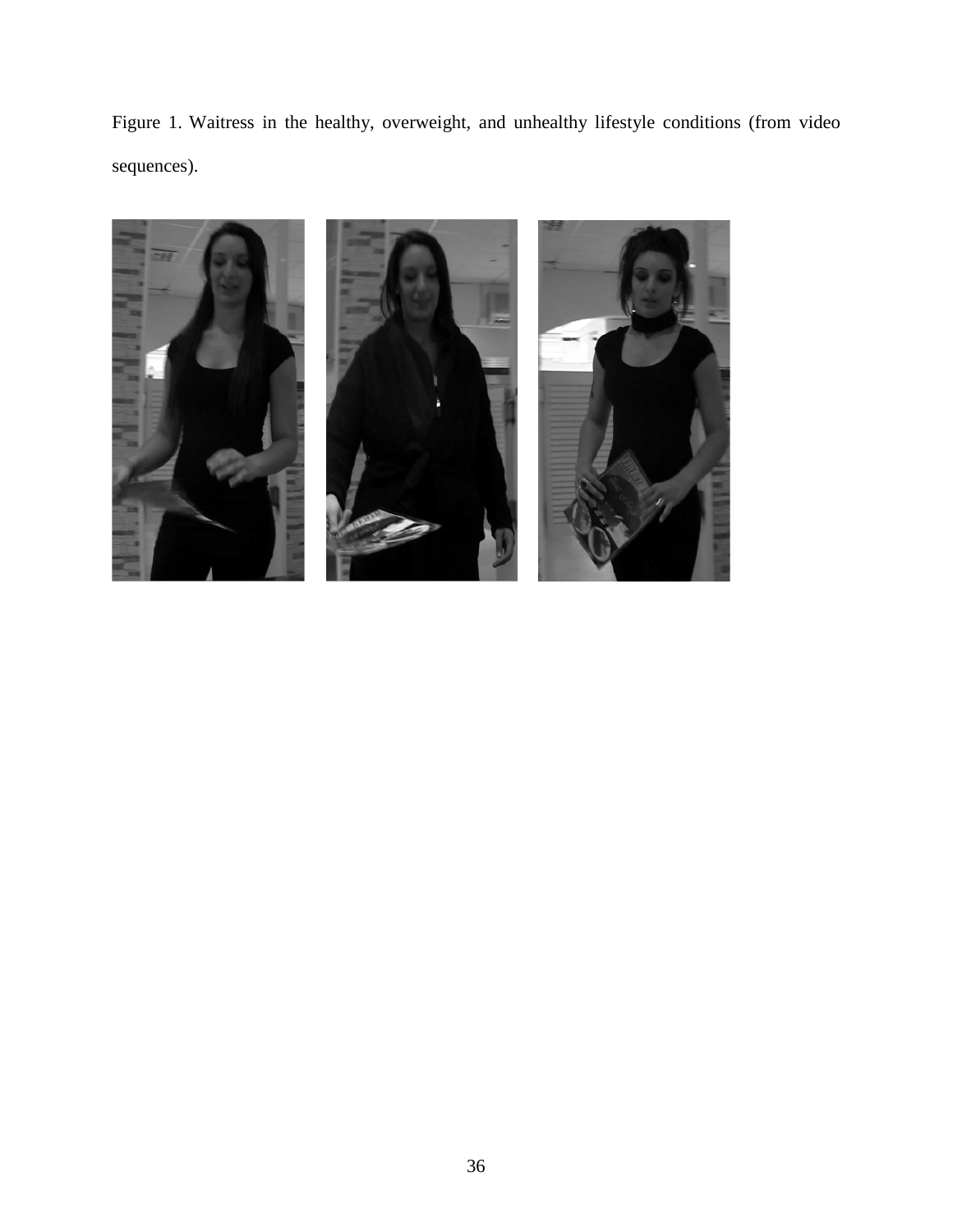

Figure 2. Menu with healthy and unhealthy meal alternatives.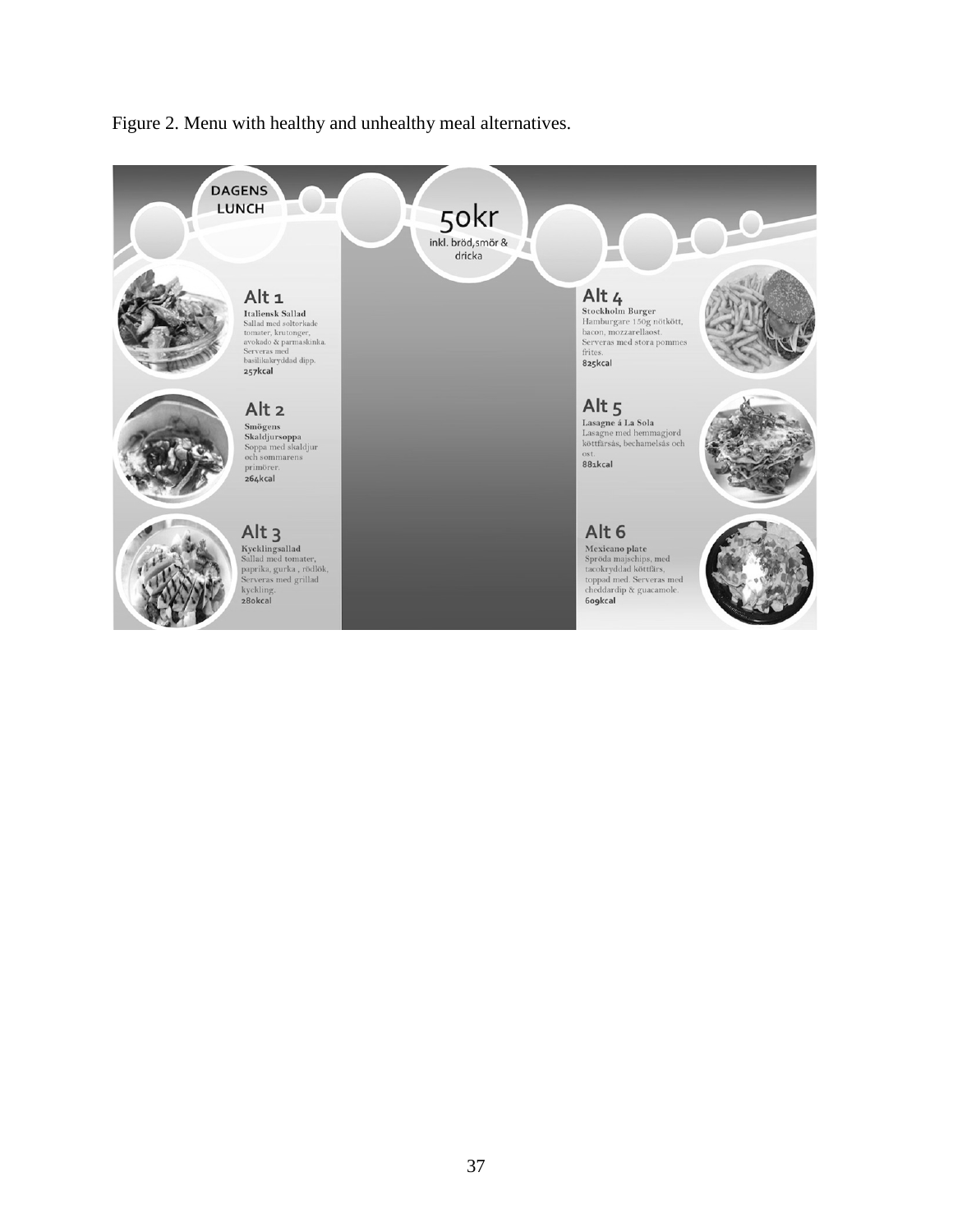

Figure 3. Interaction effect of the healthiness of the waitress's external appearance on TTFO.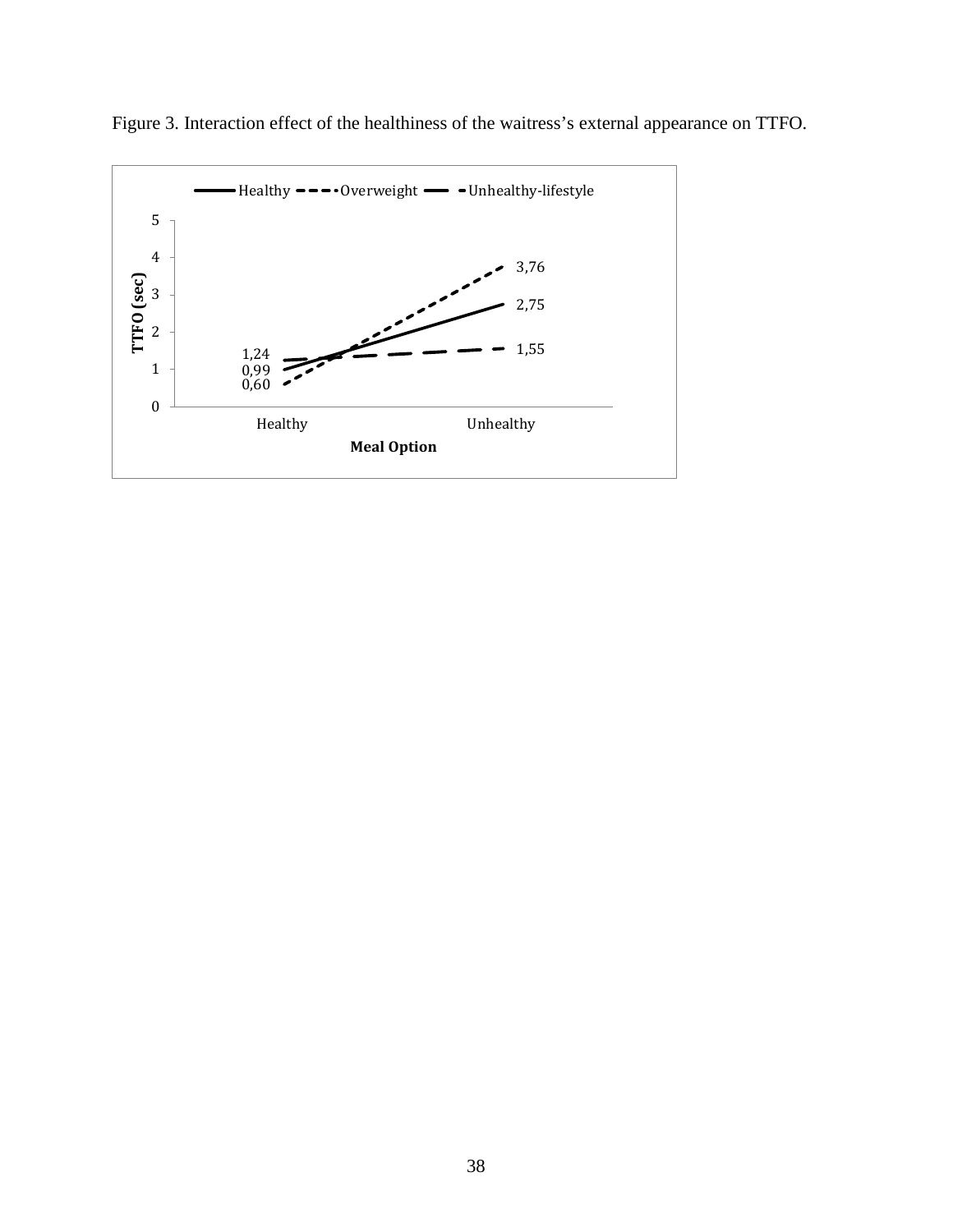

Figure 4. Interaction effect of the healthiness of the waitress's external appearance on TOD.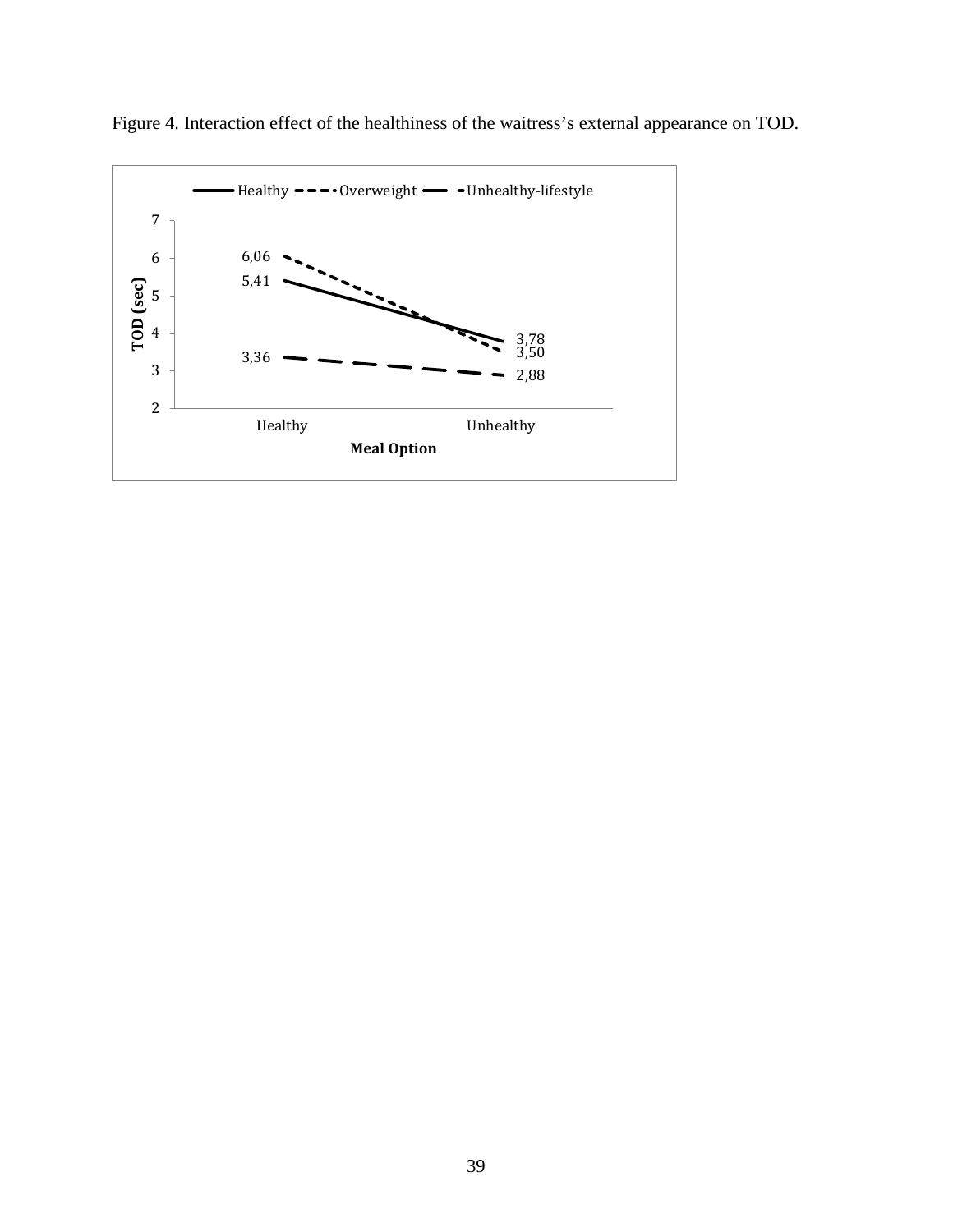

Figure 5. Effects of choice on TOD for healthy and unhealthy meal options.